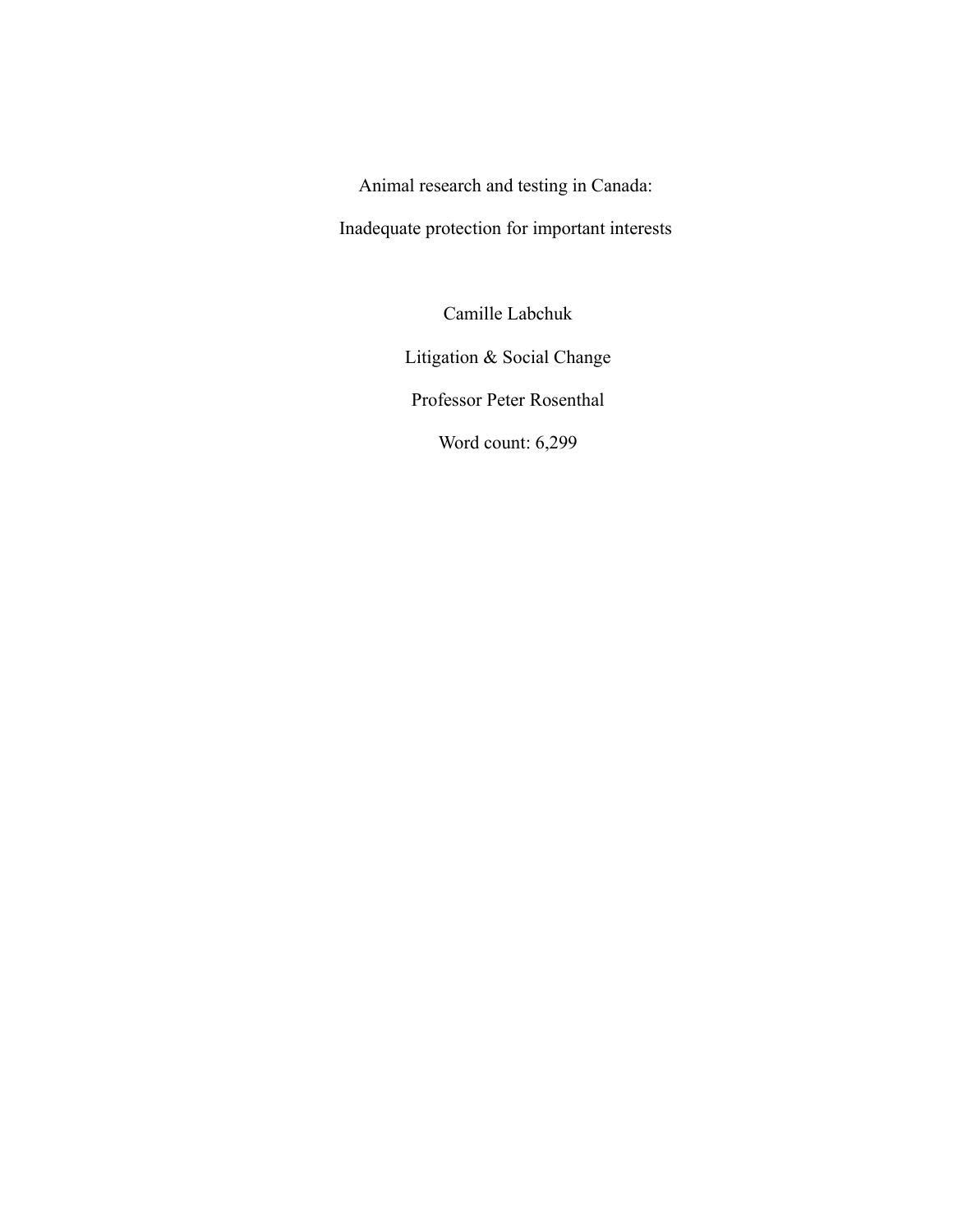Some of the most disturbing examples of animal suffering are found in footage from scientific laboratories where animals are used in research and testing. Undercover investigations of research facilities have documented animals living under conditions and being subjected to testing that are cause for serious ethical concern. This is not a new concern, however – the anti-vivisection movement has been around for centuries, and campaigns by animal activists began to pick up new steam in the mid-20<sup>th</sup> century. In response, many countries brought in legislation to regulate the use of animals used in research.

The focus of this paper will be the inadequacy of the regulatory regime for animal experimentation in Canada, with particular emphasis on the Canadian Council on Animal Care, which provides limited oversight of some research activities. Before addressing the substance of this issue, I should make it clear that this paper will not delve into the ethical dimensions of using non-human animals in research and testing, or for any other purpose. Similarly, I will not explore the details of tests performed from an animal welfare perspective, nor will I discuss or propose alternatives to animal models of research.

My personal view is that for ethical reasons, humans should not use other animals for any purpose – whether for food, fashion, entertainment, or research. With particular respect to scientific research that uses non-human animals, there are strong arguments in favour of ending the practice. Using animals in research obviously raises significant ethical concerns, particularly when the animals are subjected to painful procedures or are exposed to harmful toxic substances.

Yet the arguments against animal research are not merely ethical – they are increasingly scientific. Although animal experimenters put great effort into perpetuating the idea that animal research is humane, necessary, saves lives, and cures disease, a growing body of research suggests that the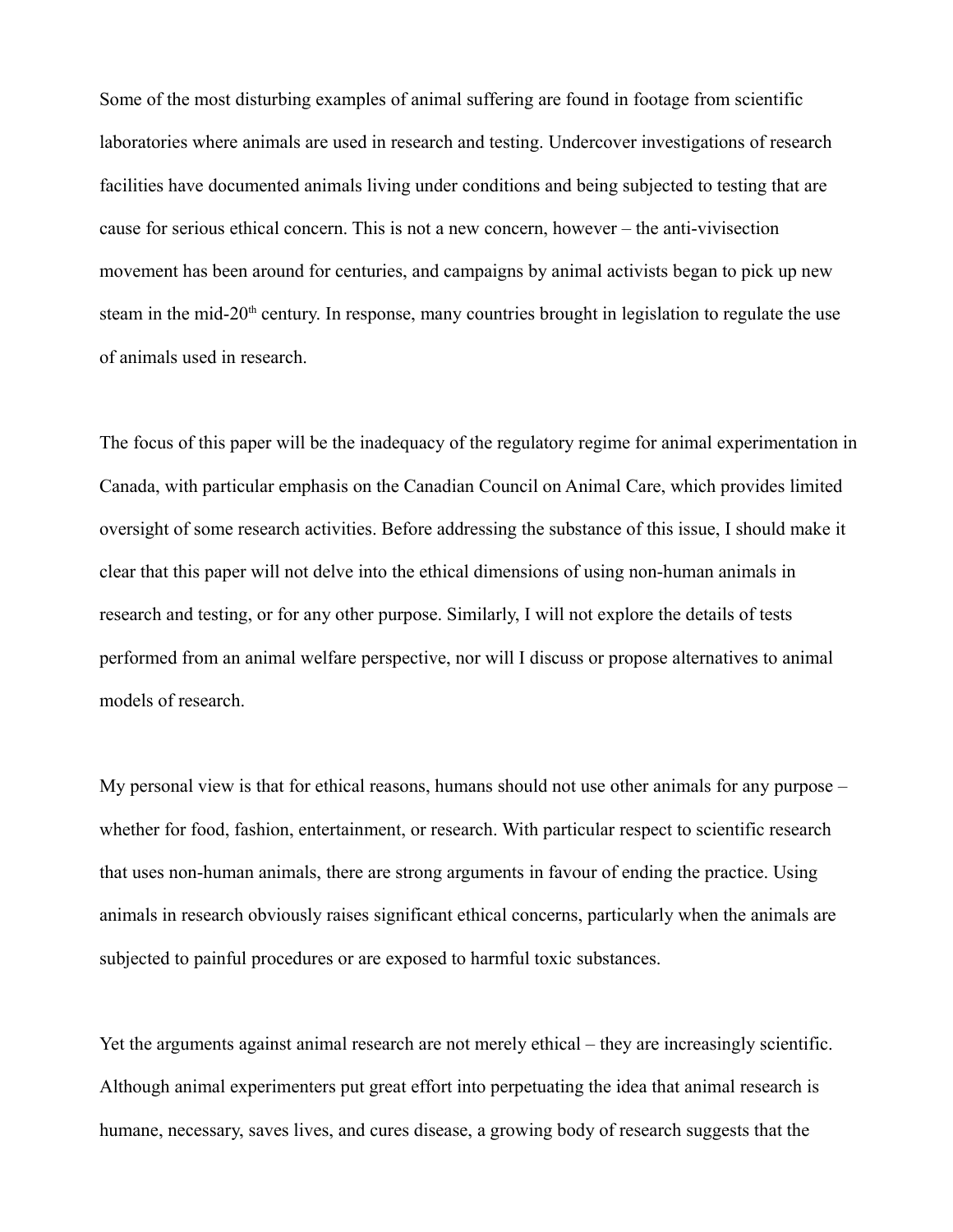reverse is true. In fact, many experts now consider animal research to be bad science because animal models rarely serve as good models for the human body. Studies published in esteemed medical journals such as the *British Journal of Medicine* have concluded that biological differences between humans and other animals mean animal research is not a reliable means of predicting outcomes in humans.<sup>[1](#page-2-0)</sup> It is with increasing frequency that pharmaceuticals, thought safe following animal testing, have proven dangerous and even deadly to humans. Two well-known examples include the drugs Thalidomide and Vioxx. Replacing animal research with non-animal methods and techniques often yields technical advantages, and non-animal models are both numerous and widely available.

It is my hope that animal research will end sooner, rather than later, but the reality is that millions of animals are used in research each year in Canada, and this will continue for some time into the future. And until the day the last caged lab animal is set free, humans have an ethical obligation to regulate animal research in a way that is maximally protective of animals' interests. If society accepts the premise that some animal experimentation is acceptable, there should be comprehensive oversight. This paper will provide a critical analysis of the regulatory regime governing the use of animals in research and testing in Canada. It will delve into the inadequacies of the statutory and voluntary mechanisms currently in place with the supposed goal of addressing animals' interests. I will conclude by proposing several overhauls to the regime in order to better protect animals used in research in Canada.

<span id="page-2-0"></span><sup>1</sup> Pound, Ebrahim, Sandercock, Bracken & Roberts. *Where is the evidence that animal research benefits humans?* (February 2004), British Medical Journal, 328:514.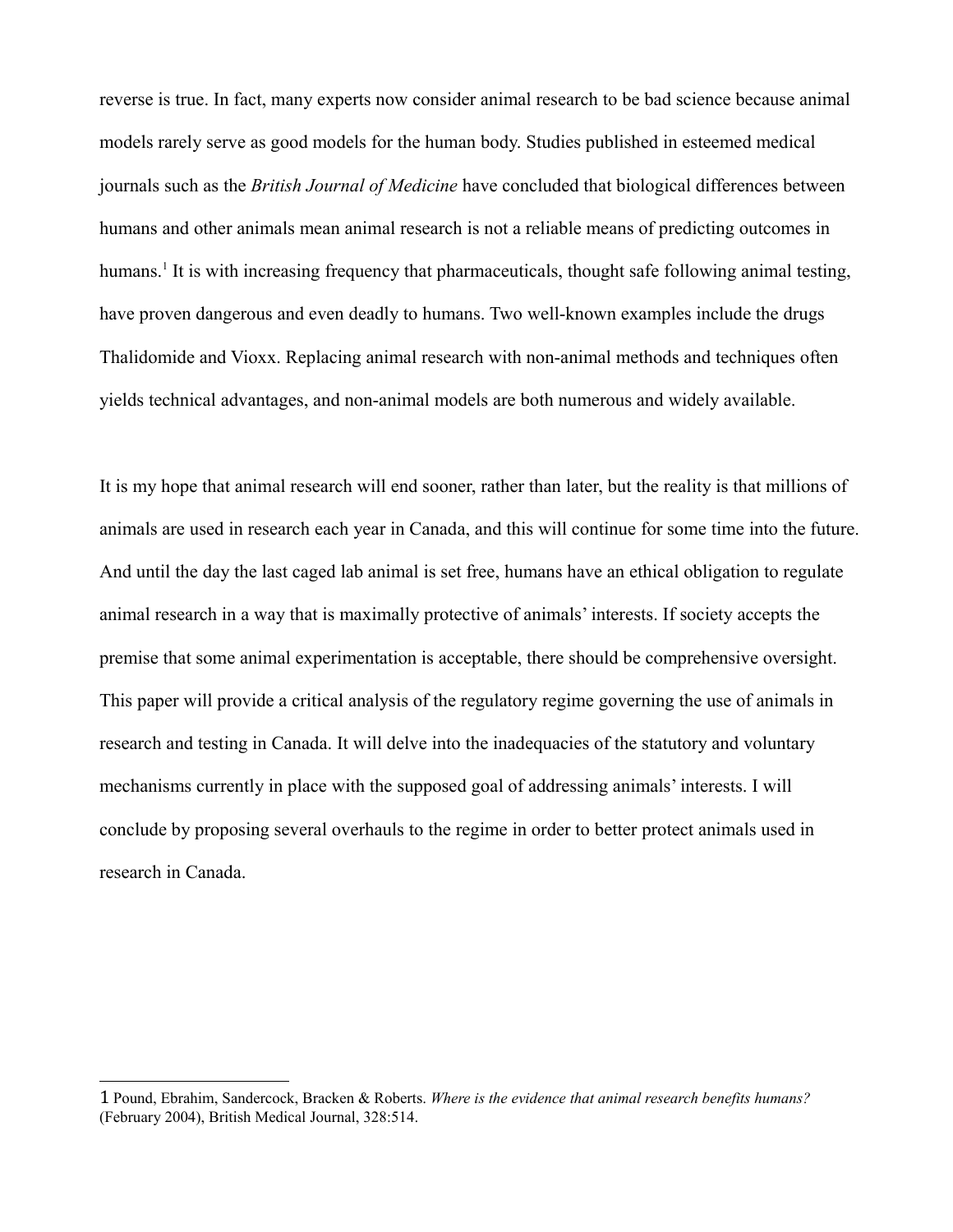### Current legal regime

The legal regime surrounding animal testing in Canada is characterized by secrecy, inconsistency, voluntariness, and inadequate oversight. There is no federal legislation governing animal research. Under Section 92 of the *Constitution Act, 1867*, provinces have jurisdiction over property and civil rights, and all matters of a merely private or local nature in a province. Animals are deemed property and are thus within provincial control, for most purposes. The CCAC once considered the possibility of federal legislation to regulate all facilities in Canada that use animal research. It commissioned a legal opinion in 1998 that concluded the federal government has no jurisdiction to legislate with respect to animal experimentation.<sup>[2](#page-3-0)</sup> There is a strong argument to be made, in my view, that animals have status beyond mere property, as they are beings and have their own set of interests. It seems difficult to defend the idea that animal experimentation is nothing more than the mere manipulation of property. But as a result of this current conception of the division of powers, provincial governments are primarily responsible for the regulation of animal experimentation. Provincial legislation varies greatly.

However, the federal government still retains the power to provide grants subject to conditions imposed on recipients, whether they be provincial governments, public institutions, or private corporations. When funds are awarded to academic and non-academic institutions by Canada's scientific granting agencies, the Canadian Institutes of Health Research (CIHR) and the Natural Sciences and Engineering Research Council (NSERC), clause A9015C of the Public Works Standard Acquisition Clauses and Conditions Manual applies.<sup>[3](#page-3-1)</sup> The clause specifies conditions for the care and

<span id="page-3-0"></span><sup>2</sup> Canadian Council on Animal Care commissioned Legal Opinion, *Legislative Jurisdiction over Animals used in Research, Teaching and Testing* (1998), Osler, Hoskin & Harcourt.

<span id="page-3-1"></span><sup>3</sup> Public Works and Government Services Canada, *Public Works Standard Acquisition Clauses and Conditions Manual* (June 2006), Section 5A – Instructions to Bidders/Contrators, clause A9015C.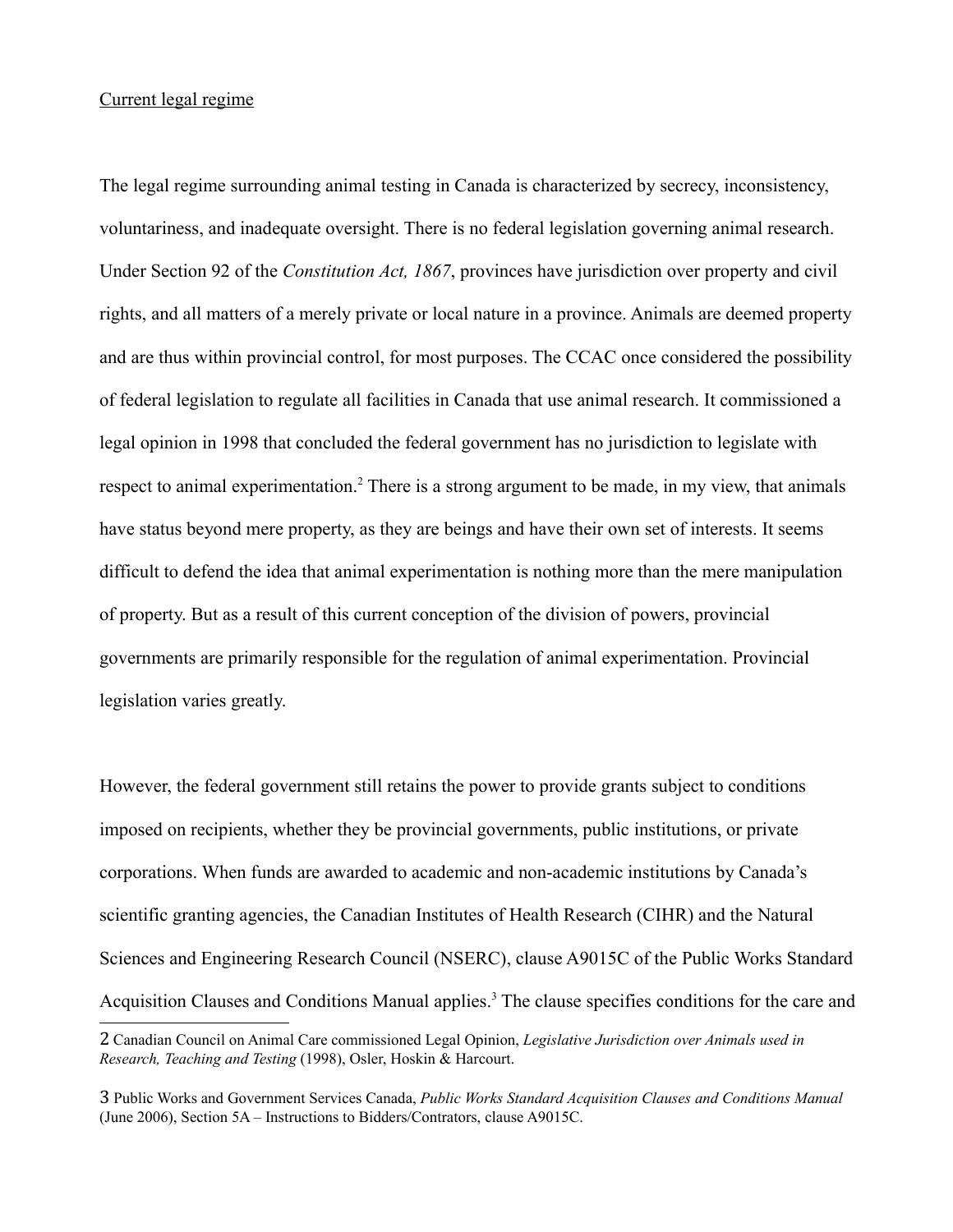use of experimental animals in public works and government services. This provides the federal government with significant power to exert control over animal research in at least some Canadian institutions.

### The Canadian Council on Animal Care

Pursuant to the federal government power to provide conditional grants, the CCAC was established in 1968. It came into existence at the recommendation of the National Research Council, in order to provide independent oversight of animals used in science across the country. It was incorporated as a non-profit, autonomous body in 1982. The CCAC receives the bulk of its funding through grants from CIHR and NSERC, with additional funds provided by federal science-based departments and private institutions. Federal grants depend on CCAC compliance, so institutions receiving public money participate in the CCAC. But the CCAC and its procedures are not law – the CCAC process is a voluntary set of guidelines. It imposes no obligation upon private corporations to participate.

According to the CCAC, it acts "in the interests of the people of Canada" in setting and maintaining standards for the ethical use and care of animals used in research, teaching and testing. It allegedly fulfills these responsibilities by ensuring animals are used and cared for in accordance with "acceptable scientific standards", and promoting increased "knowledge, awareness and sensitivity" to relevant ethical principles.[4](#page-4-0)

<span id="page-4-0"></span><sup>4</sup> Canadian Council on Animal Care, *Mandate and Purpose* (2011), online: <http://www.ccac.ca/en\_/about/mandate>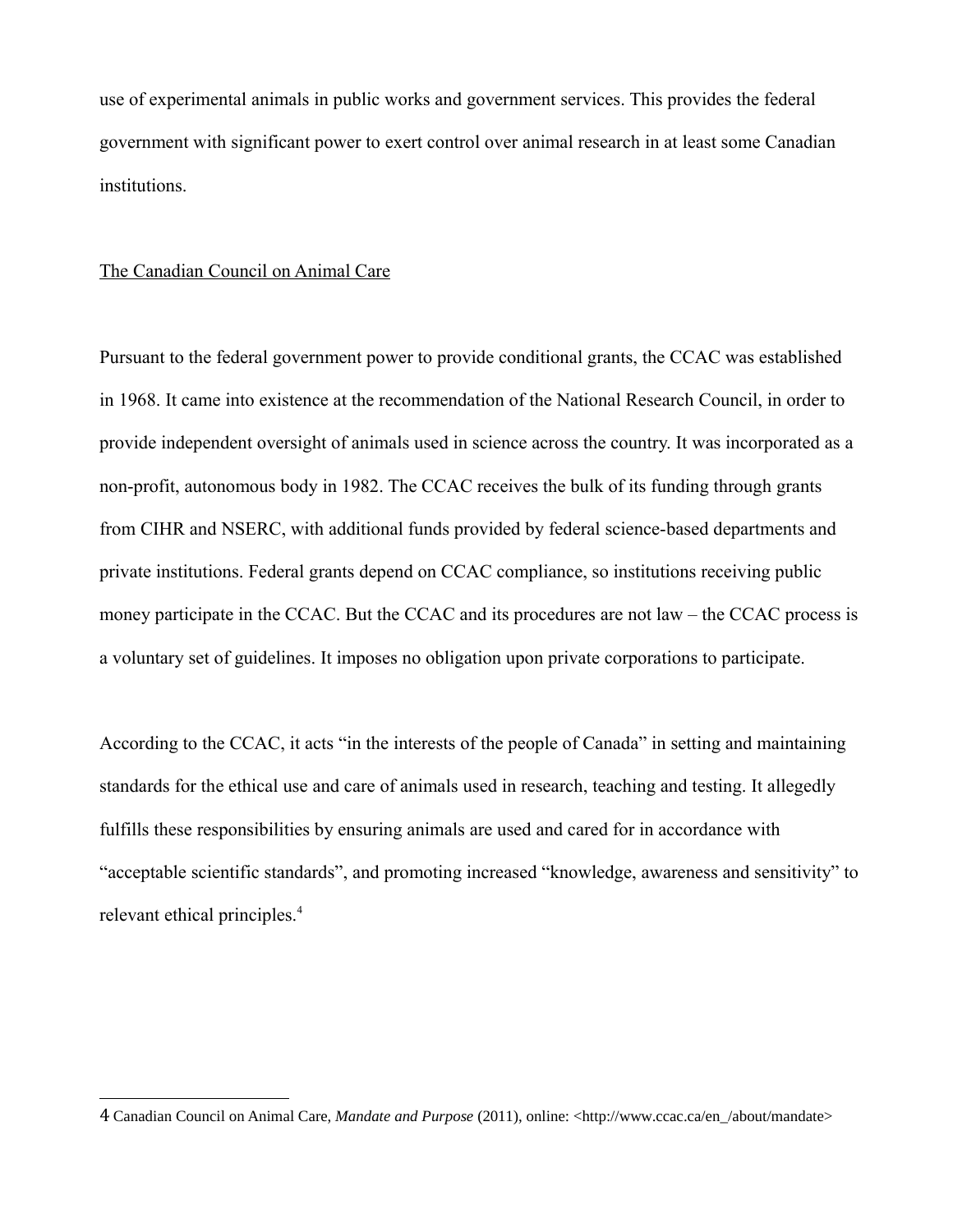The CCAC is governed by representatives from 22 permanent member organizations, and up to three representatives from limited term members.<sup>[5](#page-5-0)</sup> The representatives are primarily from the pharmaceutical industry, the scientific community, federal granting agencies, and post-secondary educational institutions. The Canadian Federation of Humane Societies (CFHS) is the only animal welfare on the council. Out of the 31 positions currently filled on the council, the CFHS represents only three seats, or less than 10 percent.

To fulfill its mandate, the CCAC develops standards and guidelines for the use of animals in science. Direct oversight over animal research activities is delegated to Animal Care Committees (ACCs) at participating facilities. The ACCs are responsible for approving and monitoring projects, in accordance with CCAC guidelines.

The CCAC sends assessment panels to conduct on-sight inspections of participating labs every three years. Meanwhile, ACCs are to ensure that research is conducted ethically between inspections, that alternatives to the use of animals have been sought out, and that the scientific merit of the work has been established.

#### Animal testing in Canada

Most animal research in Canada takes place in post-secondary education institutions, private corporations, and government departments. The research conducted falls into several main categories: clinical studies and applied research, and regulatory testing. Clinical and applied studies are often part of medical or health-related research, such as pharmaceutical development. Regulatory

<span id="page-5-0"></span><sup>5</sup> Canadian Council on Animal Care, *Member Organizations* (2011), online: [<http://ccac.ca/en\\_/about/structure/members>](http://ccac.ca/en_/about/structure/members)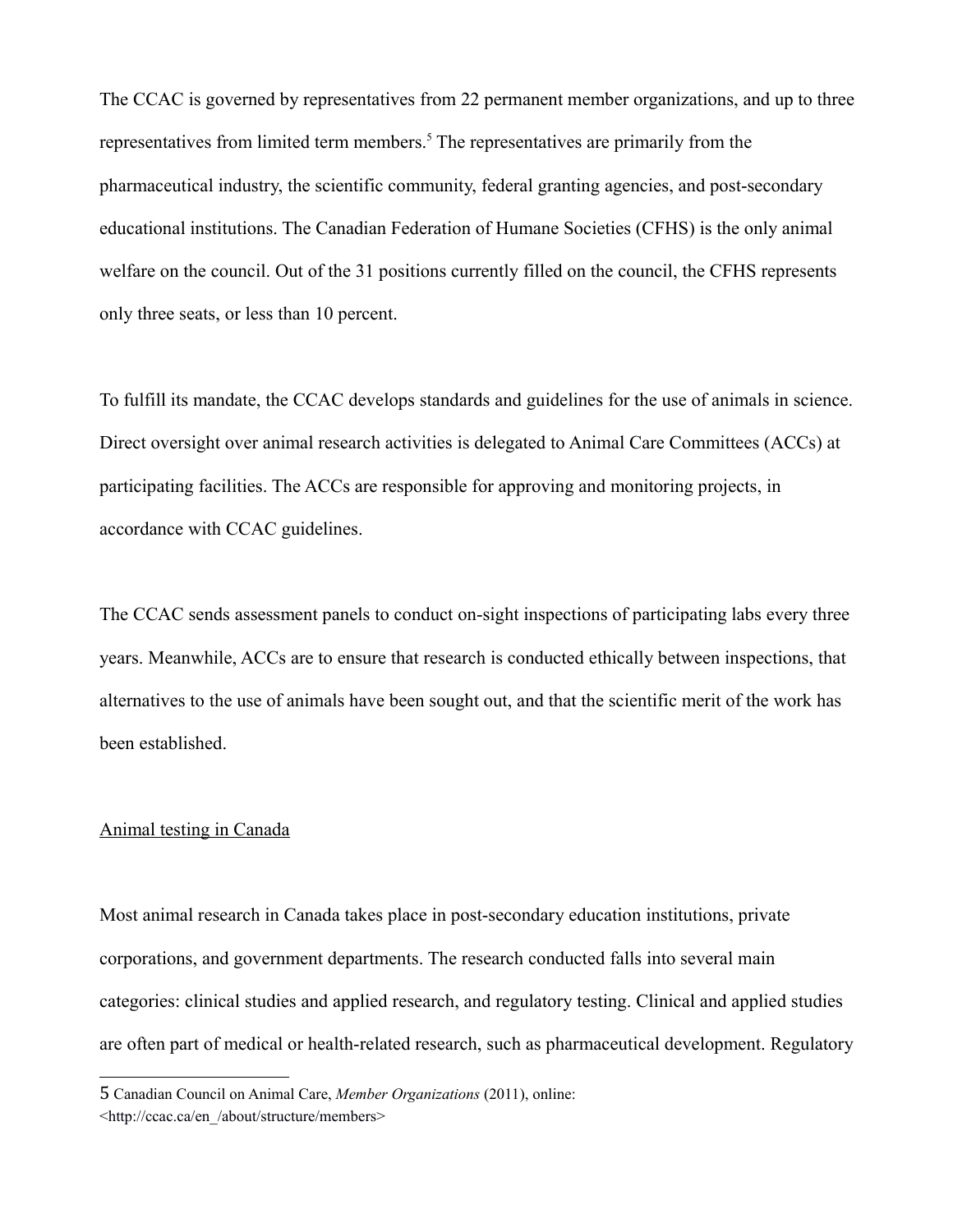testing is primarily done for product safety, and is mostly conducted by government departments, such as Health Canada.

It is impossible to estimate with any certainty how many animals are used in research each year, because the private sector does not to report this information. Private facilities are not required to disclose the numbers of animals they use, the species of animals, or the types of tests they perform. The CCAC, however, does publish an annual report detailing the number of animal used in the research it oversees. These reports show that animal research is on the rise in Canada, with 229 percent more animals used in 2009 (3,375,027) than in 1997 (1,147,1611). Of the 3,375,027 animals reported by the CCAC in 2009 (the most recent year for which data are available), 93 percent of these are fish, mice, rats, wild Canadian species, and domestic birds. There were 3,993 primates used, primarily in regulatory studies.

The CCAC has created a Category of Invasiveness (CI) rating scale to describe the relative discomfort that is caused to animals used in different types of experiments. At the low end of invasiveness, Category A experiments are conducted on invertebrates of live isolates, like tissue cultures or single-celled organisms. Category B experiments are those which supposedly cause little or no discomfort or stress. Experimental techniques in this category range from temporary restraint of animals for observation or physical examination, to studies where animals are anesthetized and subsequently die without regaining consciousness, or where animals are decapitated after sedation or light anesthesia.<sup>[6](#page-6-0)</sup> Category C experiments cause minor stress or pain of short duration, such as minor surgical procedures under anesthesia, short-term, stressful restraint, and exposure to non-lethal levels of drugs or chemicals. Category D experiments cause moderate to severe distress or discomfort, like

<span id="page-6-0"></span><sup>6</sup> Canadian Council on Animal Care, *Guide to the Care and Use of Experimental Animals*, *Volume I* (1993), online: <http://www.ccac.ca/Documents/Standards/Guidelines/Experimental\_Animals\_Vol1.pdf>.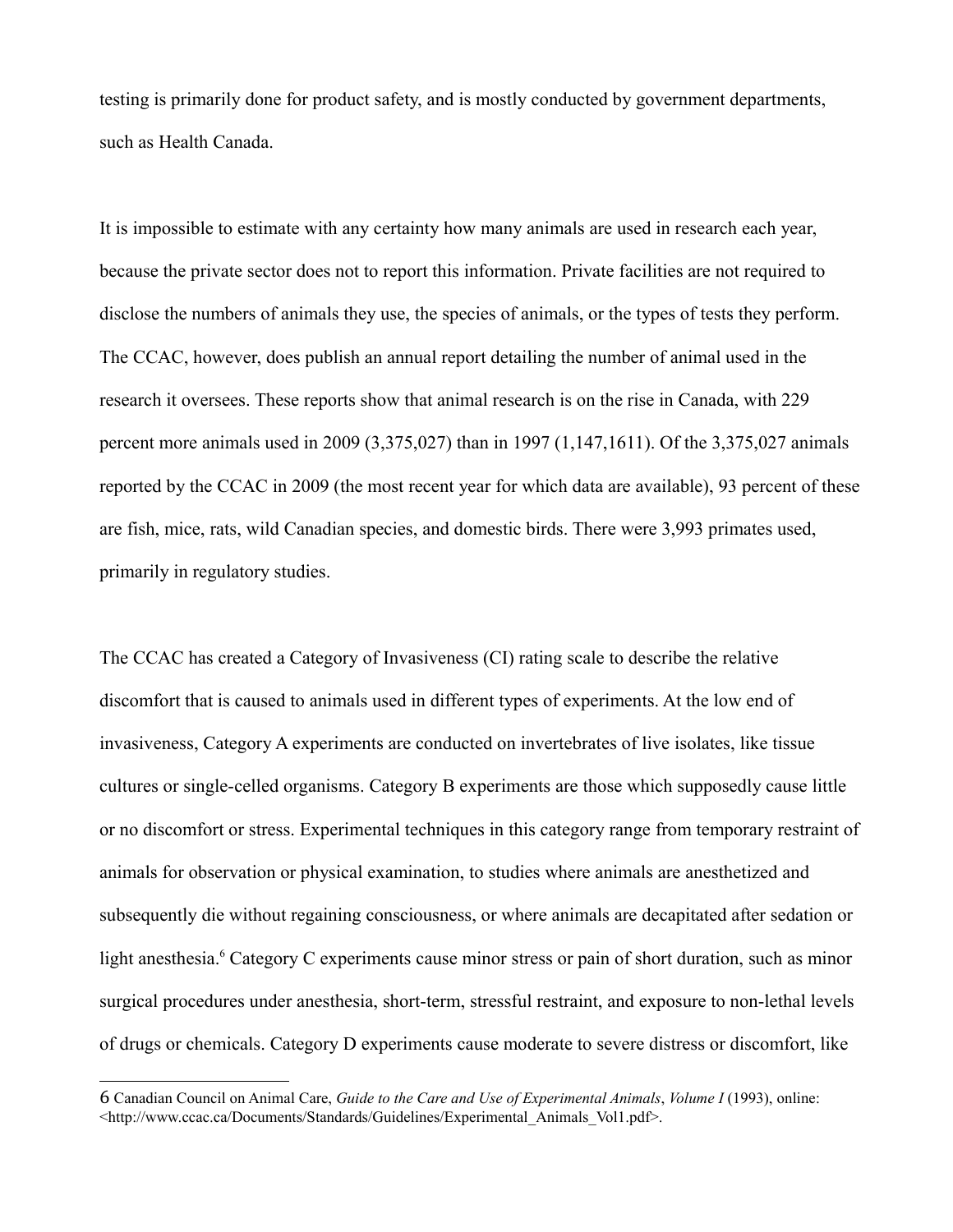major surgical procedures under anesthesia, prolonged physical restraint, the induction of anatomical or physiological abnormalities that will result in pain or distress, and exposure to drugs or chemicals that impair physiological systems.

The most invasive techniques, in Category E, are procedures which cause severe pain near, at, or above the pain tolerance threshold of unanesthetized conscious animals. This may include exposure to drugs or chemicals at levels that may cause death, severe pain, or extreme distress; burn or trauma to unanesthetized animals; euthanasia methods not approved by the CCAC; and any procedures that will result in pain in excess of the pain tolerance threshold where death is the endpoint.

According to the CCAC's Annual Report from 2009, three percent of the animals used were subjected to Category E experiments.<sup>[7](#page-7-0)</sup> This means that over  $100,000$  animals were subjected to experiments that cause severe pain or death without anesthetic. Of the 3,993 primates used in 2009, 867 were subjected to Category D experimental techniques, causing them moderate to severe distress or discomfort.

## Private institutions

There are serious substantive criticisms of the strength of CCAC's guidelines and procedurals, but one of its biggest failings of the animal research and testing regulatory regime is structural. The CCAC provides only a voluntary set of guidelines – it is not law. The decision to submit to CCAC oversight is optional. Because CCAC approval is required for some government grants, there is an incentive for many institutions, particularly in the field of education, to participate in CCAC

<span id="page-7-0"></span><sup>7</sup> Canadian Council on Animal Care, *2009 CCAC Survey on Animal Use* (December 2010), online: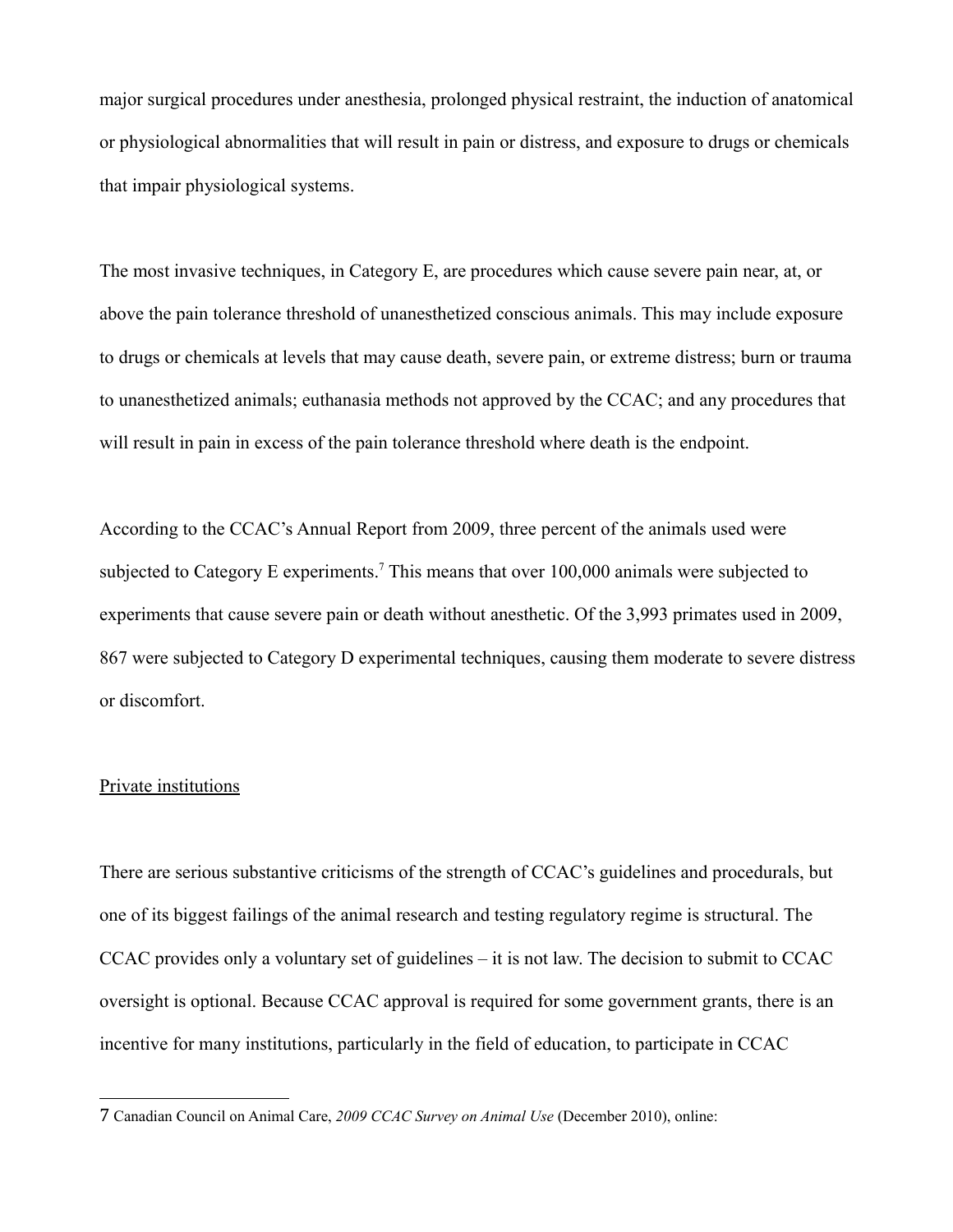inspections. University researchers often rely on federal funding for their activities, meaning that a large number of labs using animals in universities are overseen by the CCAC. A list of institutions recognizing the CCAC is found on the Council's website, and the vast majority of them are post-secondary institutions.<sup>[8](#page-8-0)</sup>

Private facilities, however, if they do not receive public funding, have little or no incentive to adhere to CCAC guidelines and participate in its inspections. In fact, they have a strong financial disincentive to join. First, establishing a local ACC is an extra layer of work for a private facility. And further, the CCAC charges a fee each time an assessment panel visits a non-academic institution to inspect its animal research facilities.<sup>[9](#page-8-1)</sup> For private facilities with animal research labs, the fee is \$3,029 per assessment day, not including pre-assessment support in the form of CCAC consultation assistance, and not including associated travel costs for members of the assessment panel.

The number of private facilities conducting research on animals in Canada is unknown. There is evidence, however, that a growing number of labs are choosing not to participate in CCAC inspections, particularly in the field of biotechnology.[10](#page-8-2) Private facilities conducting animal research must comply with any provincial legislation, but most provinces do not specifically regulate animal research. Provincial regulation of animal research will be explored in more depth later.

# Approval and oversight

<span id="page-8-0"></span><sup>8</sup> Canadian Council on Animal Care, *List of Certificate Holders*, online: [<http://ccac.ca/en\\_/assessment/certification/holders\\_list>](http://ccac.ca/en_/assessment/certification/holders_list)

<span id="page-8-1"></span><sup>9</sup> Canadian Council on Animal Care, *Cost Recovery Services & Fees*, online: <**http://ccac.ca/en\_/assessment/cost>** 

<span id="page-8-2"></span><sup>10</sup> Charlotte Montgomery, *Blood Relations* (2000). Between the Lines: Toronto, p 102.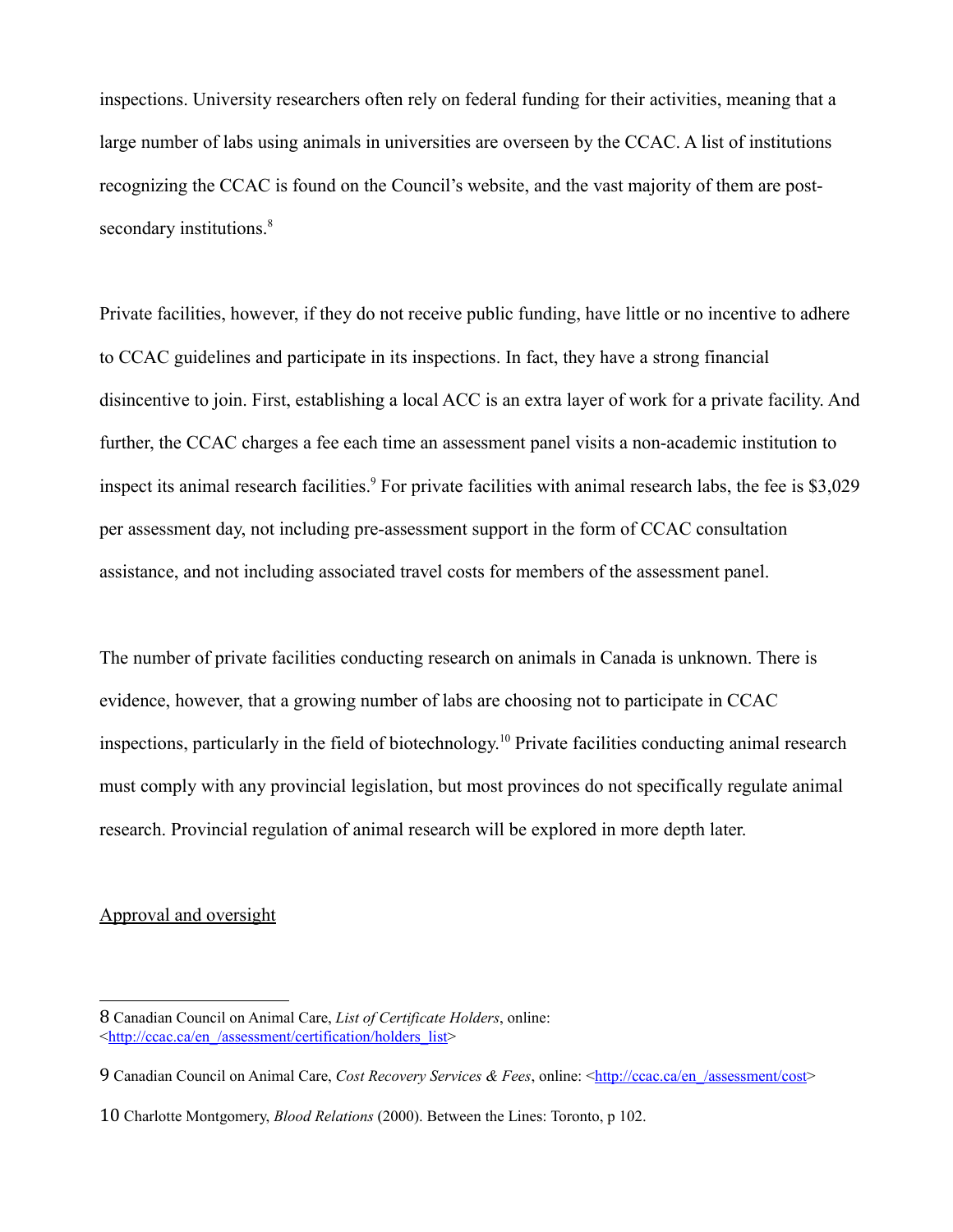CCAC approval and oversight of animal research is inadequate to ensure the protection of the animals it oversees. The following section will point out a number of deficiencies in approval, monitoring and enforcement done by the CCAC.

The approval process for an animal research project begins with ACCs, to which the CCAC delegates responsibility for reviewing and accepting projects. ACCs are governed by formal Terms of Reference. Most institutions have a single ACC to oversee all projects, but some create multiple ACCs.<sup>[11](#page-9-0)</sup> Institutionally, ACCs are supposed to be responsible directly to the senior administrator responsible for animal care. The CCAC recommends that ACC membership for any given institution include at least one, and preferably two or more, persons representing community interests and concerns who have never been involved in animal-based research. The CCAC also recommends the remaining committee members include scientists or teachers, veterinarians, institutional members not involved in animal use, students (if at an educational facility) and technical staff. Committees may establish their own internal procedures to determine what quorum will be and how many votes are necessary for decision-making.

The recommendations contained in the *Terms of Reference* are non-binding. In practice, an institution may choose to exclude community representation. But whether community representatives are present or not, the result is the same: ACCs tend to be dominated by sympathetic fellow researchers. The problem of bias is glaringly obvious – when the membership of an ACC skews heavily toward those who are already in the business of conducting animal research, there is a strong concern that experiments may not be approved and overseen with the impartiality necessary to ensure the interests of animals are protected to the maximum extent possible. When community members are present,

<span id="page-9-0"></span><sup>11</sup> Canadian Council on Animal Care, *Terms of Reference for Animal Care Committees* (March 2006), online: <http://ccac.ca/Documents/Standards/Policies/Terms\_of\_reference\_for\_ACC.pdf>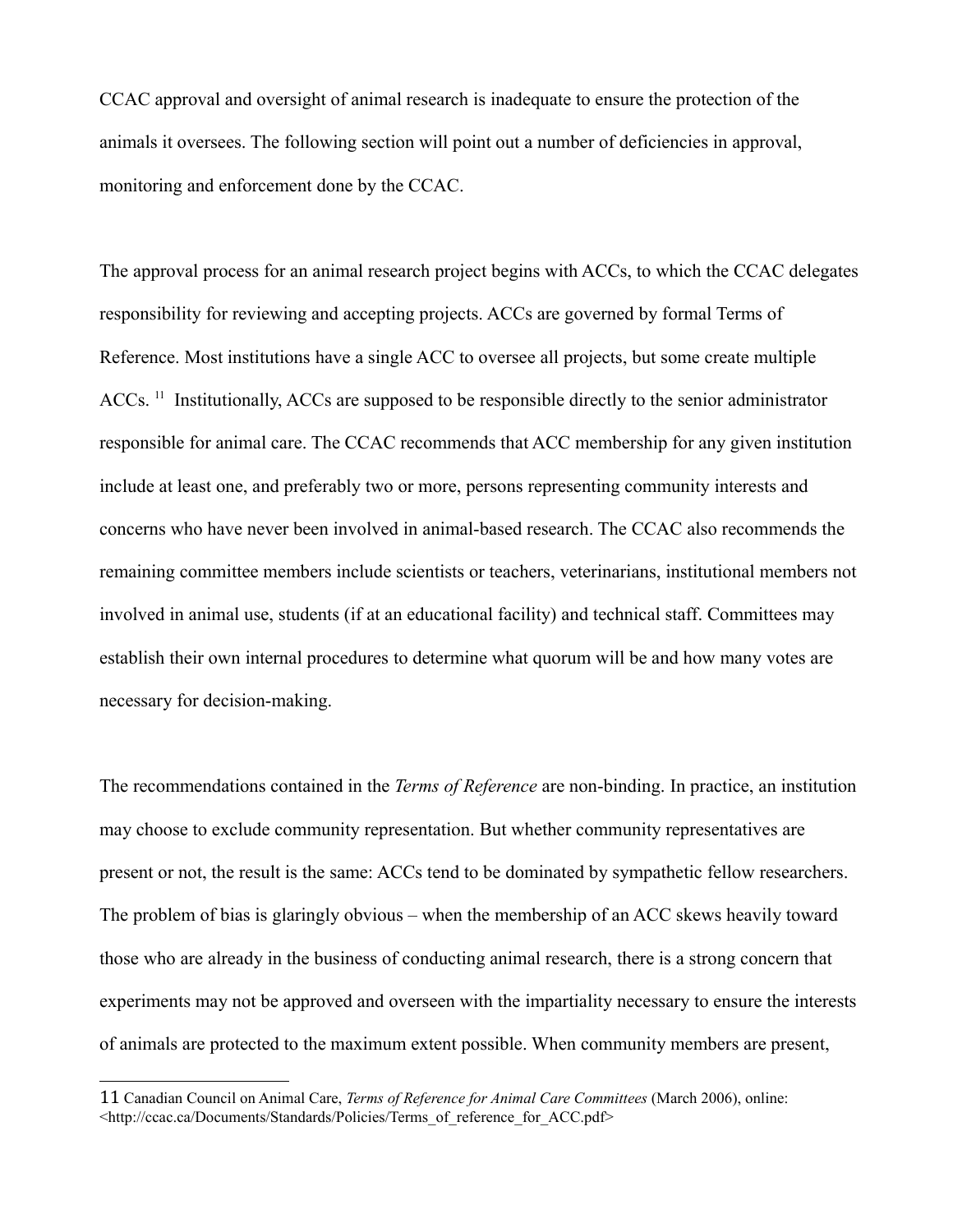they can easily be outvoted. Further, they are present only at the invitation of the institution and they rely on that invitation to remain in their position.

Stephanie Brown, a former president of the CFHS and a former Toronto Humane Society president, spent more than a dozen years serving on lab assessment panels. Brown has criticized ACCs as being unwilling to turn a critical eye to research projects. While serving on an ACC at a Toronto hospital, Brown once voted against renewing an experiment that involved immobilizing cats by inserting metal bars into their backs. At the time, a single obstructing vote could veto a project. The other members of the ACC simply decided that two obstructing votes would henceforth be necessary to put a project on hold.[12](#page-10-0)

It is worth asking the question of whether having a community representative present is worse than not having one at all, as community representation may simply act as a layer greenwashing that helps to cloak the CCAC's operations with legitimacy.

In approving projects, ACCs are not required to undertake any serious evaluation of experimental value. Nor is there any national coordination by the CCAC to ensure that experiments are not being duplicated or repeated. A research project involving animals need only "reasonably be expected" to benefit humans or animals,<sup>[13](#page-10-1)</sup> which is a very low standard – it is less even than having a probable expectation of contributing in some way. There is no requirement that the costs and benefits of an experiment be weighed in considering whether it should be approved.

<span id="page-10-0"></span><sup>12</sup> *Supra,* note 9 at 102.

<span id="page-10-1"></span><sup>13</sup> Canadian Council on Animal Care, *Ethics on Animal Investigation* (October 1989), online:  $\langle$ http://www.ccac.ca/Documents/Standards/Policies/Ethics of animal investigation.pdf>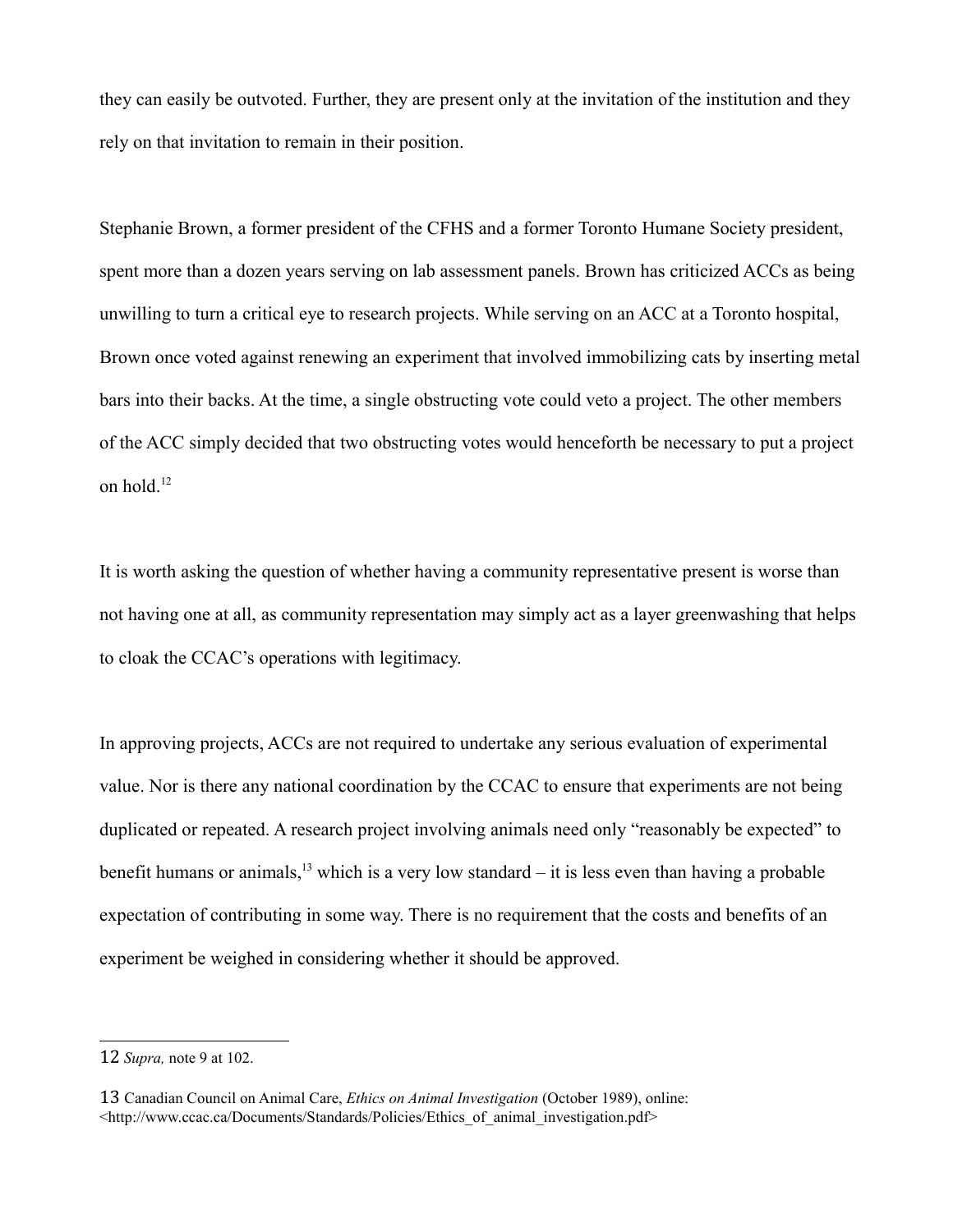The CCAC imposes no substantial requirement that alternatives to animal testing be considered. According to the CCAC *Ethics of Animal Investigation*, experimenters must only have made "best efforts" to find an alternative to an animal model of research.<sup>[14](#page-11-0)</sup> However, the term "best efforts" is left undefined. Practically, it is obviously not a very high standard, given the widespread availability of non-animal techniques.

Compliance and monitoring procedures are also inadequate. On a daily basis, ACCs are responsible for ensuring projects operate in compliance with their grant of approval. The conflict of interest inherent in this relationship is apparent – again, ACCs are dominated by individuals who share the interests of those conducting the research, creating the potential for bias. Colleagues of experimenters may not wish to make waves by ordering changes or shutting down research in the face of noncompliance.

The CCAC conducts its own assessments of animal research facilities only every three years. It sends an assessment panel comprising at least one scientist and one veterinarian, a community representative selected from a list provided by the CFHS, and an ex officio assessment director. Visits are scheduled far in advance. In fact, an institution is to provide the assessment director with an agenda for the panel's visit at least a month before the inspection takes place.

The advance notice of inspection substantially interferes with the value of having an assessment panel visit the institution in the first place. With several months notice prior to an inspection, a facility has a great deal of time to ensure it presents a sanitized view of its activities to the panel. Any facility that was operating under conditions that fell short of those required by the CCAC could easily

<span id="page-11-0"></span>14 *Ibid*.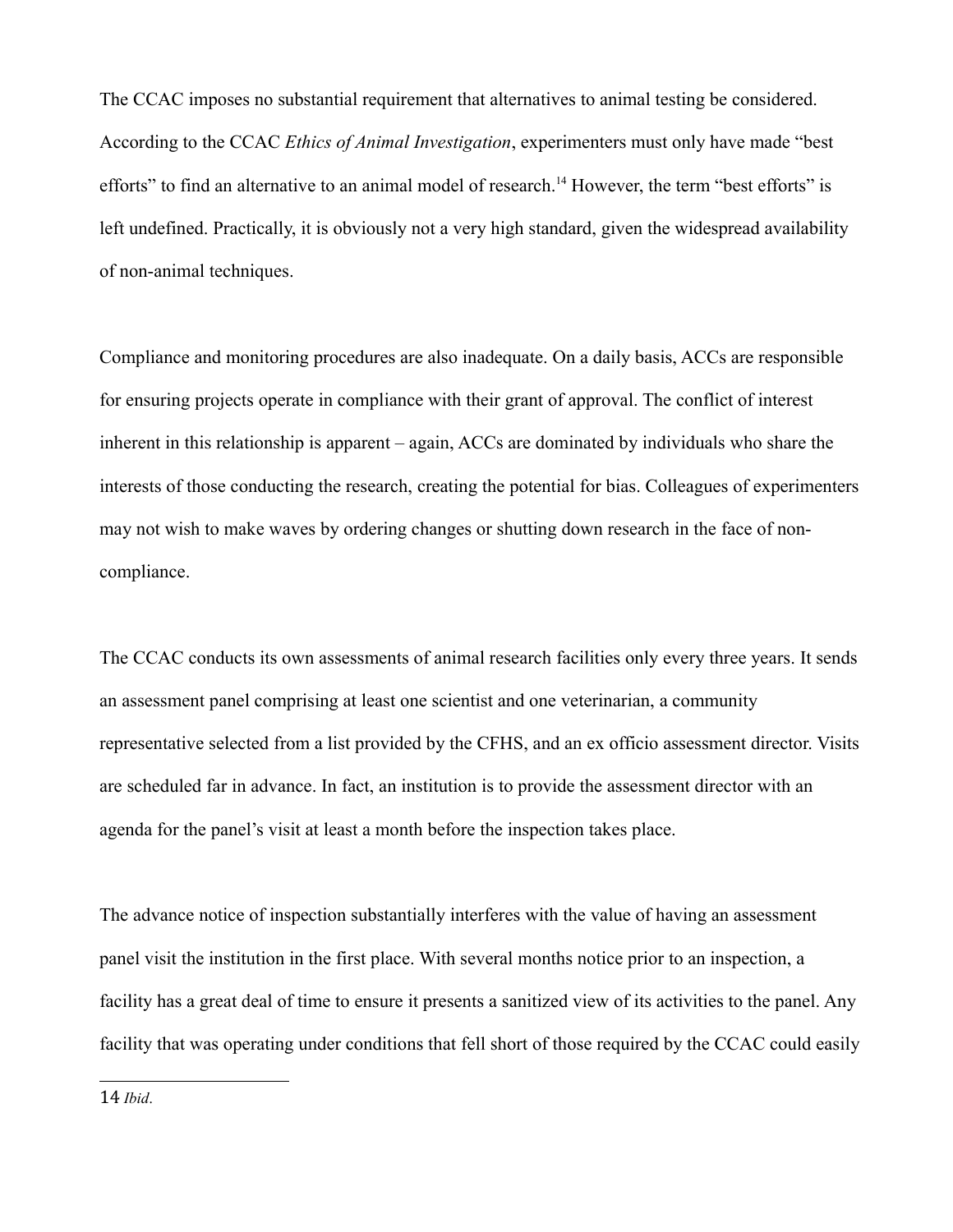clean up its act in time for an inspection, and return to non-compliant practices when the inspection concludes.

Dr. Bill Holley, a former inspector under Ontario's provincial legislation governing animal research, has also sat on CCAC panels. He has suggested that pre-planned panel visits involve a great deal of primping, cleaning up, and fresh paint, and that panel members are wined and dined.<sup>[15](#page-12-0)</sup>

After an inspection, the panel is to submit an assessment report to the institution within 10 weeks. If any serious recommendations for change are made in the report, the institution must submit an implementation report within 2.5 months, and if regular recommendations are made by the panel, the institution must report on their implementation within 8.5 months. The final deadline for submitting updated information to the panel is 13 months after the panel's initial visit to the institution.<sup>[16](#page-12-1)</sup> Facilities found to be in compliance at the end of the process are issued a Certificate of GAP – Good Animal Practice®. If the panel finds that a lab is in compliance, routine inspections are usually reduced to one visit every five years.

To summarize, the practical effect of the CCAC compliance regime is that facilities conducting animal research will undergo inspection once every three to five years. They will have ample advance notice, meaning there is plenty of time to correct any issues over which a panel may be concerned. Even in the case of serious problems with the facility's operation, requiring changes, the facility is not required to report for 2.5 months, and 8.5 months for any "regular" changes. This means that animals could be left in less-than-ideal conditions for several months while changes are implemented and reports are made.

<span id="page-12-0"></span><sup>15</sup> *Supra*, note 9 at 104.

<span id="page-12-1"></span><sup>16</sup> Canadian Council on Animal Care, *Assessment Visits*, online: <http://ccac.ca/en\_/assessment/visits>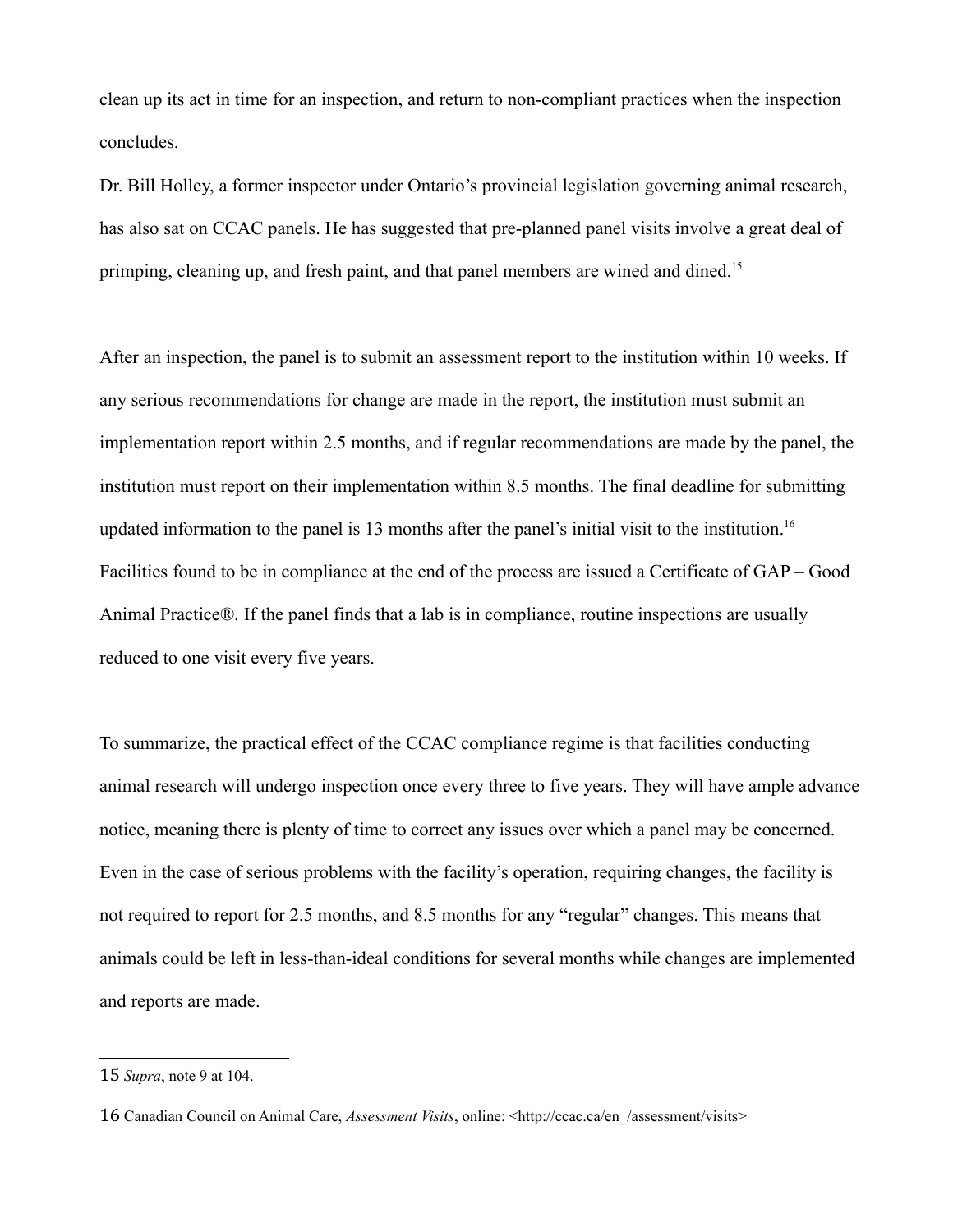The CCAC may report a finding of non-compliance to government and granting agencies, but getting to that point procedurally may take anywhere from six months to a year, given the lengthy opportunities provided to facilities to correct any issues that arise during an assessment. In principle, CIHR and NSERC have the authority to cut off research funding flowing to facilities that are found to be in non-compliance with CCAC guidelines. Yet during the entire 43-year history of the CCAC, this has apparently never occurred. A funding freeze is clearly considered to be the ultimate penalty. Journalist and author Charlotte Montgomery has reported that a CCAC official advised her that a threat to cut off funding was once made, but the incident remains confidential.<sup>[17](#page-13-0)</sup> Further, the threat of having federal funding cut off may be less worrisome for researchers today than it once was. As facilities, including universities, enter into more and more partnerships with private corporations, they are becoming less reliant on government funding than they were in the past.<sup>[18](#page-13-1)</sup>

### Accessing information

Another substantial problem with the CCAC is its preoccupation with secrecy. Despite receiving the bulk of its funding from federal institutions, the CCAC is not covered by federal access to information laws. The CCAC is under no obligation to disclose any information to the public regarding the tests that it oversees, and has taken great care to shield animal experimenters with an impenetrable veil of secrecy.

<span id="page-13-0"></span><sup>17</sup> *Supra*, note 9 at 97.

<span id="page-13-1"></span><sup>18</sup> Statistics Canada, *Service Bulletin Science Statistics* (February 2011), Cat. 88001-XIB, V.22, N.7.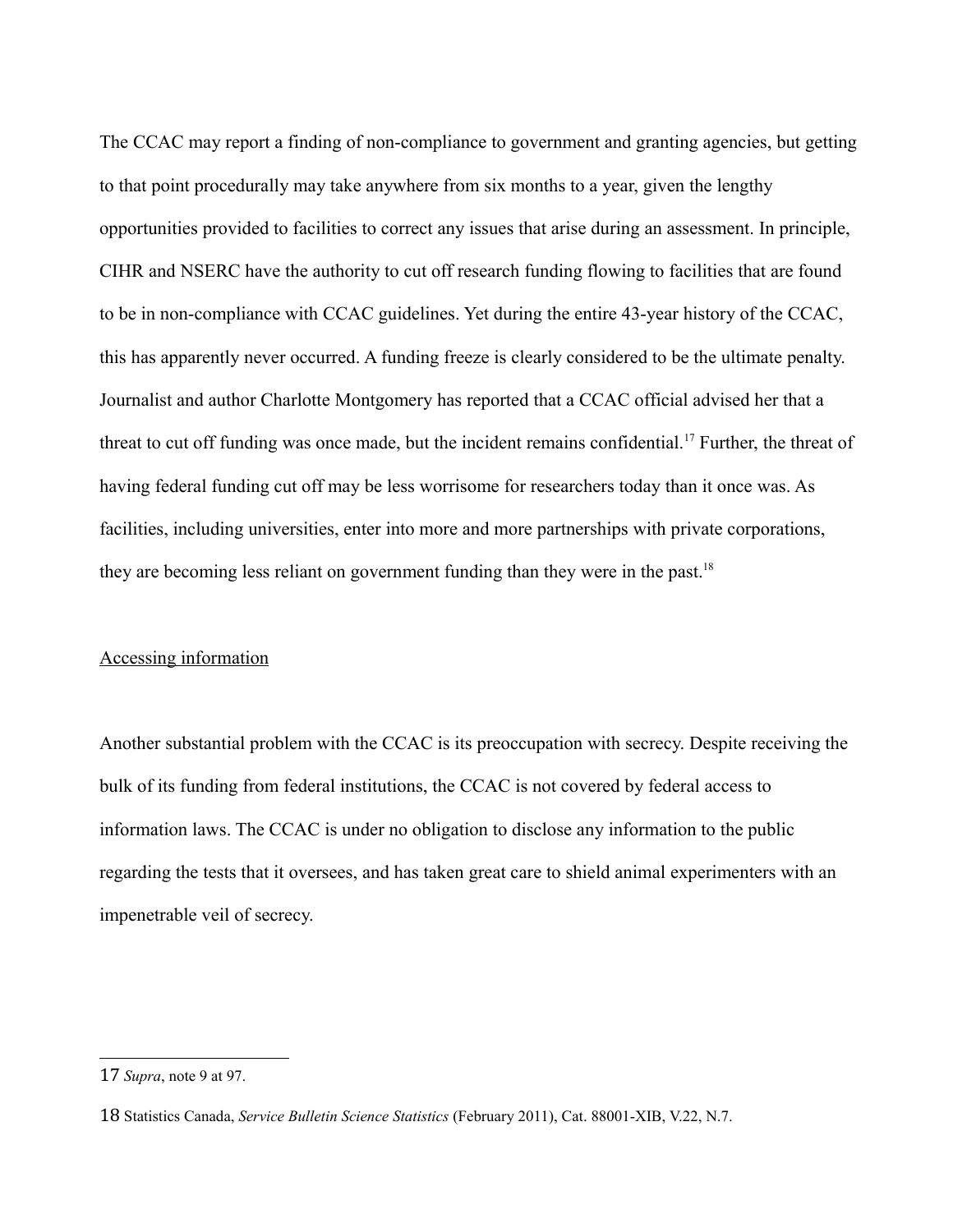Virtually the only information the CCAC does release is aggregate data on the numbers of animals used in experiments it oversees, the species used, the general nature of the animal use (e.g., for research or education) and the numbers of animals used in each Category of Invasiveness. It provides no information on the assessments and inspections it conducts, the kinds of research being done on the animals, or any violations it finds. It is left up to the inspected institutions to make public any information about a CCAC inspection or rating, and there is little evidence that this ever occurs. The CCAC does not even provide a complete list of institutions and facilities that it oversees, instead leaving it up to the institution to decide whether it wants this information to be available.

The CCAC preoccupation with secrecy is expressed on its website, which contains the paradoxical proposition that in order to foster open discussion, all information regarding its assessment of labs must be kept "confidential", which can "best be equated with private."[19](#page-14-0) It claims that reporting animal use data "allows CCAC to publish aggregate information on animal use in science without identifying individual institutions or animal users."

The bottom line is that the public has no way of knowing what kinds of research on animals is being conducted by labs. Ordinary Canadians are unable to express their approval or disapproval of these activities, and it is likely that most people are simply unaware of the nature or extent of animal testing in Canada. The only way the public might gain access to any information about animal testing in Canada is if a facility decides to release that information on its own. Sometimes, of course, results of experiments will be published in journals or for regulatory purposes. But even then, journal articles rarely go into great detail about the procedures performed on animals and the welfare aspects of those experiments. Further, medical academia and journalism reaches only a very select audience,

<span id="page-14-0"></span><sup>19</sup> Canadian Council on Animal Care, *Confidentiality of Assessment Information* (November 2010), online: <http://www.ccac.ca/Documents/Standards/Policies/Confidentiality\_of\_assessment\_information.pdf>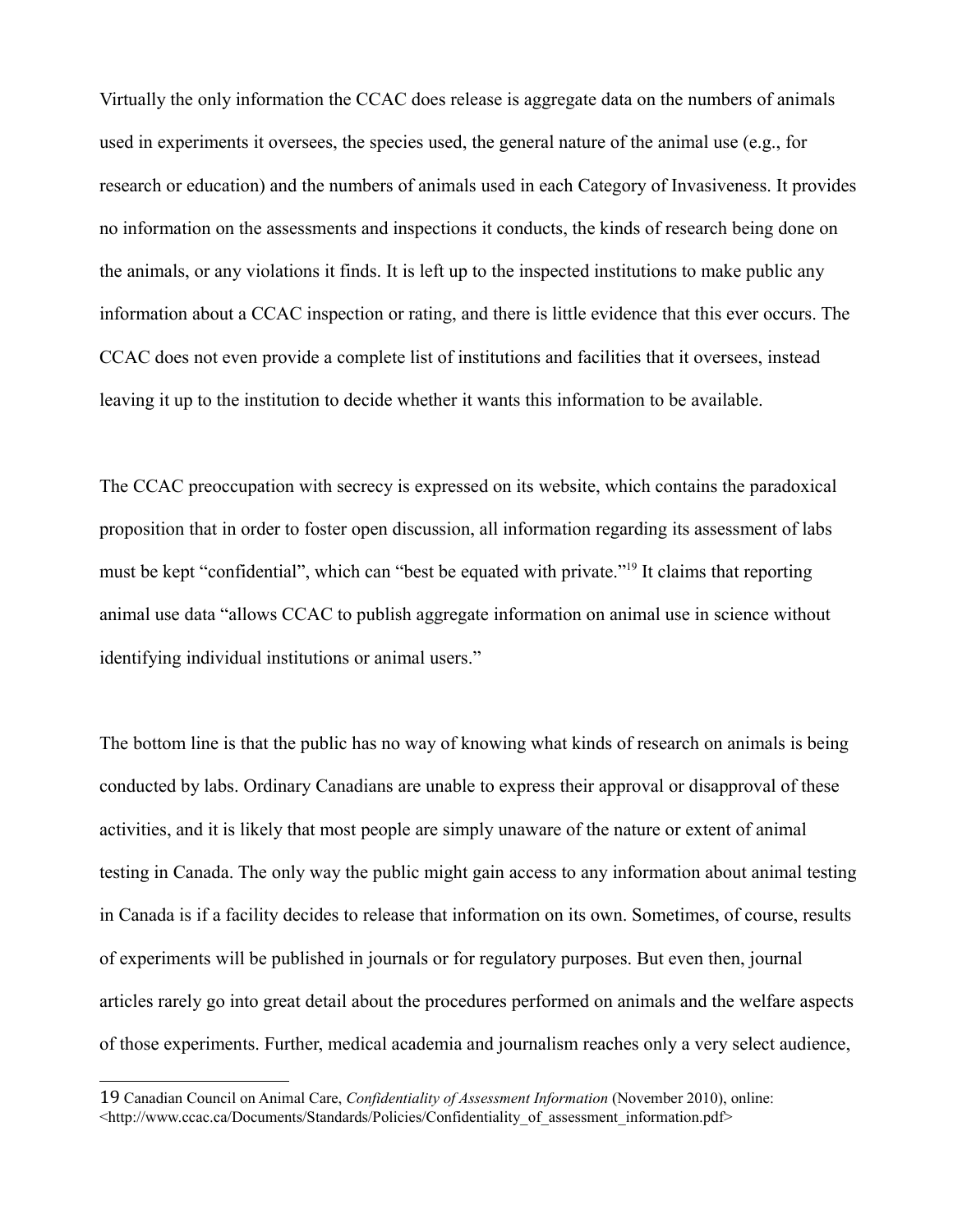and results are never mentioned in the mainstream media. The result is a public that is unaware and unengaged, while oversight is left entirely to a private, self-interested and unchallenged organization.

Requesting information from animal experimenters has been equally fruitless for members of the public seeking to better understand what kinds of animal testing is occurring in Canada. Universities have been notoriously reluctant to share even minimal information on the types of tests conducted, apart from general aggregate data on the types of animals used.

At the University of British Columbia, animal protection activists have sought information on research conducted at the institution and have launched a highly visible campaign to encourage the disclosure of this data, including the guidelines UBC uses to ensure ethical treatment, and photos and videos of experiments. Stop UBC Animal Research Now (STOP) called on UBC to "fully disclose information about its animal research program" in a letter signed by 60 animal advocacy groups. UBC has refused to disclose information, and has twice turned down requests under provincial freedom of information law.[20](#page-15-0) The groups argue that the public has the right to be aware of the details of research that is being conducted with public money, overseen by a publicly-funded agency, in institutions that are funded in part by government.

# Provincial legislation

Despite possessing the constitutional power to do so, only a handful of provinces directly regulate the use of animals in science. Ontario's *Animals for Research Act* is the most comprehensive of any piece of provincial legislation, and is the only statute designed to license and inspect public and private

<span id="page-15-0"></span><sup>20</sup> Stop UBC Animal Research, News Release, *Groups from across Canada, US, Europe call on UBC to disclose information about animal research* (October 12, 2010). Online:  $\lt$ http://stopubcanimalresearch.org/images/PDF/immediate\_news\_release\_oct\_12\_2010.pdf>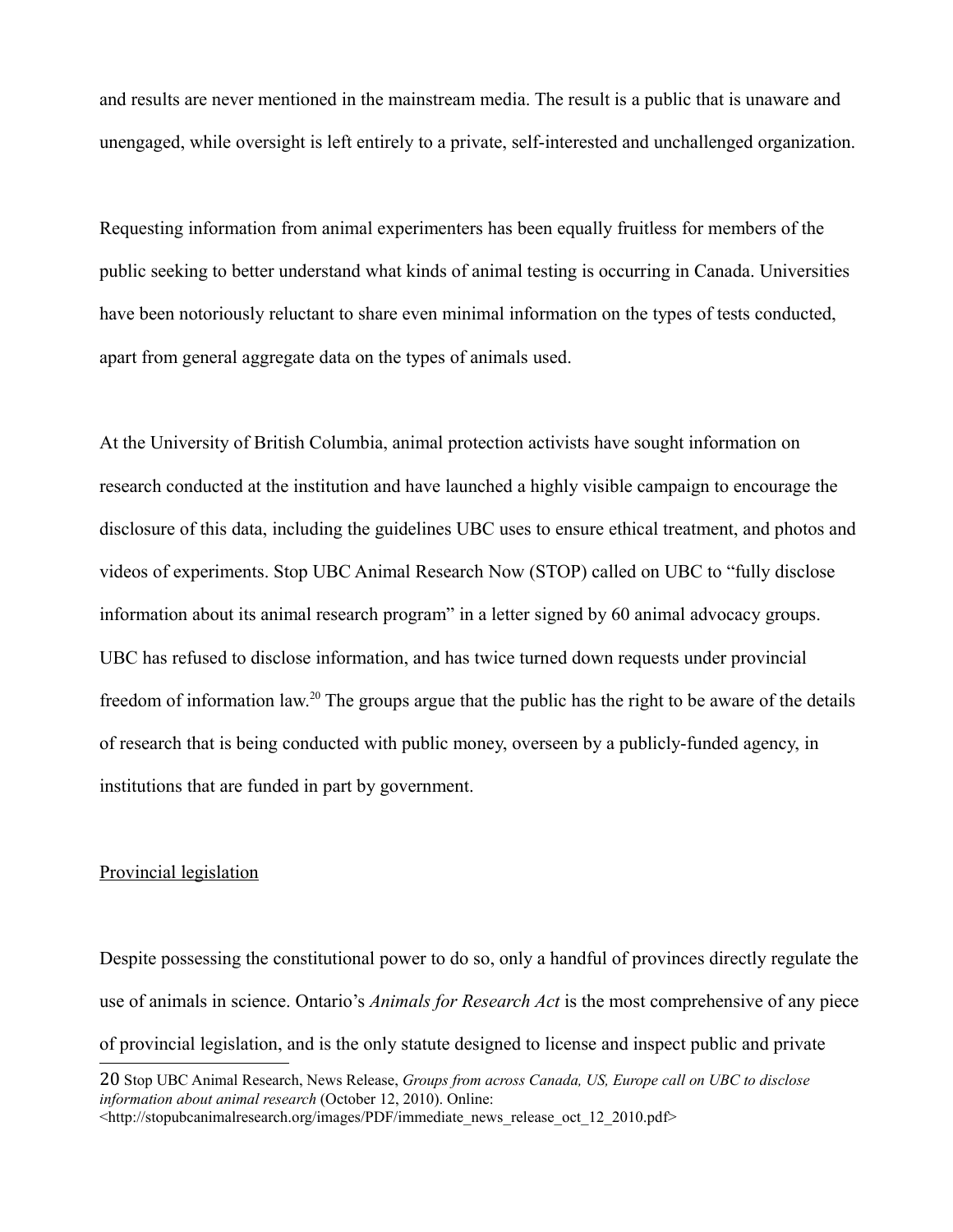research facilities. Administered by the Ontario Ministry of Agriculture, Food and Rural Affairs, it requires that any facility conducing animal research be registered and operate in compliance with conditions as described in the statute. Like the CCAC, the provincial legislation also requires institutions constitute ACCs. It lays out guidelines for ACCs at facilities, requiring that they include a veterinarian and providing them with the authority to modify research projects.

One particularly interesting provision is Section 16(2), which provides that "Every animal used in a registered research facility in any experiment that is likely to result in pain to the animal shall be anaesthetized so as to prevent the animal from suffering unnecessary pain." The reason this provision is interesting is that at first glance it is in apparent conflict with Category E experiments as defined by the CCAC, which cause severe pain without anesthesia. Section 17(1) imposes the further requirement that "analgesics adequate to prevent an animal from suffering unnecessary pain during the period of its recovery from any procedure used in an experiment." Taken literally, these provisions appear to require that animals be anesthetized when used in experiments that cause pain. However, the relevance of these provisions turns on the definition of "unnecessary", and whether causing an animal to suffer pain is necessary for the purpose of the experiment.

Inspectors have broad powers to enter and inspect labs, and demand and seize research records. Unlike CCAC assessment panel inspections, visits by a provincial investigator are unannounced. Inspectors are primarily charged with ensuring the source of lab animals is legitimate, and ensuring animals are not subjected to unnecessary pain. However, inspectors have no power to question the purpose of the research, whether animals are used when alternatives are available, or whether they are used in duplicate experiments. Given these restrictions, the term "unnecessary" in Sections 16 and 17 becomes particularly hard to define. An inspector essentially has no way of defining pain that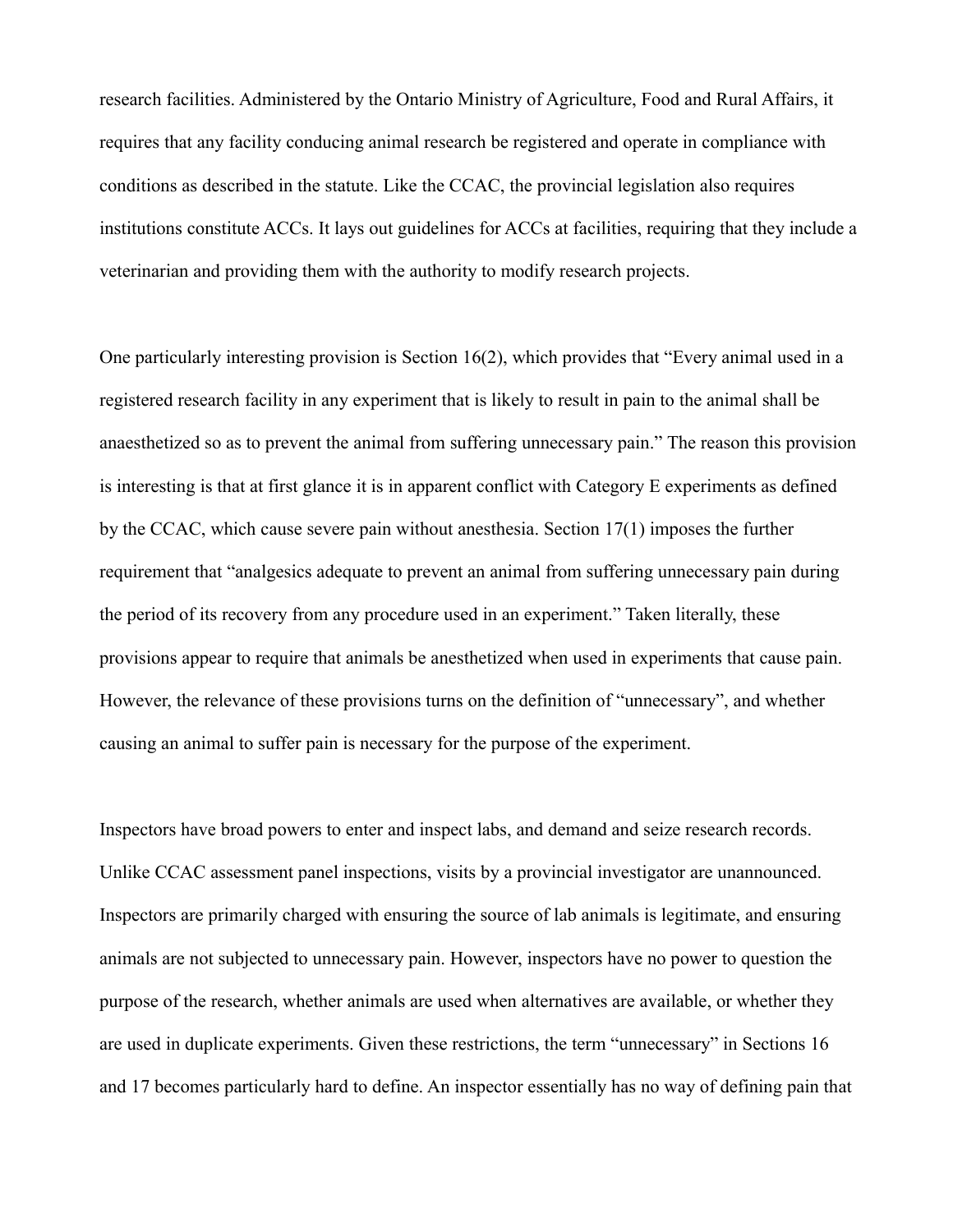is unnecessary due to experimental duplication, and evaluating pain that might be seen by researchers as necessary.

There do not appear to be enough inspectors to provide comprehensive oversight of research facilities governed in Ontario. And like CCAC inspections, non-compliance seldom results in any sanctions. Dr. Bill Holley is the Chief Veterinary Inspector for the Ministry and alone has responsibility for inspecting Ontario labs. He has stated that he had never seen a fine or penalty imposed for breaches of the provincial law.<sup>[21](#page-17-0)</sup>

Further, the preoccupation with cloaking animal research with secrecy does not appear confined to the CCAC. Ontario data on animal research and inspection reports are also kept out of the hands of the public.

Several other provinces make reference to the CCAC in their legislation. Alberta's *Animal Protection Act* was amended in 2006 and requires that any person conducting animal research must comply with 22 of the CCAC's standards.[22](#page-17-1) In Prince Edward Island, the *Animal Protection Regulations* made under the *Animal Health and Protection Act* incorporate CCAC guidelines as applicable to institutions using animals for research in the province.[23](#page-17-2) The Manitoba *Animal Care Act* incorporates several CCAC guidelines into its standards for institutions using animals for research and testing, and

<span id="page-17-0"></span><sup>21</sup> *Supra*, note 9 at 104.

<span id="page-17-1"></span><sup>22</sup> *Animal Protection Act*, R.S.A. 2000, c. A-41.

<span id="page-17-2"></span><sup>23</sup> *Animal Health and Protection Act*, R.S.P.E.I. 1988, c. A-11.1.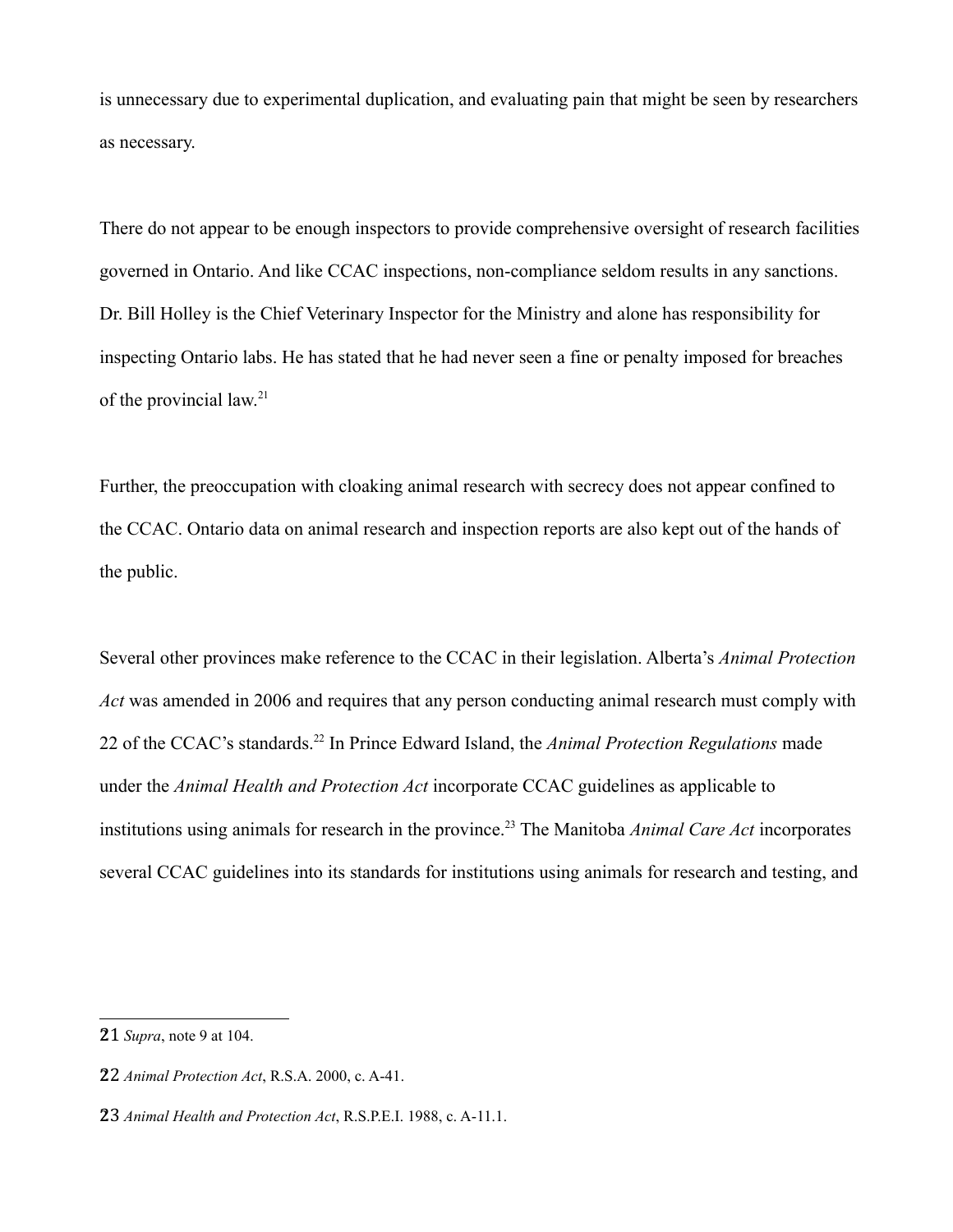requires they submit to CCAC assessments.<sup>[24](#page-18-0)</sup> Legislation in New Brunswick,<sup>[25](#page-18-1)</sup> Nova Scotia,<sup>[26](#page-18-2)</sup> and Saskatchewan,<sup>[27](#page-18-3)</sup> while it does not require compliance with CCAC activities, does provide a limited incentive to comply with the CCAC in that handling animals in compliance with CCAC guidelines is a defence to cruelty charges under provincial law.

Other provincial anti-cruelty states may apply, but not all provinces have general animal welfare legislation and much of the legislation that does exist is weak. In the absence of provincial legislation, the only federal measures potentially applicable to animals used in science are the general prohibitions against cruelty to animals contained in the *Criminal Code*. The *Code* prohibits the wilful causation of unnecessary suffering to animals,[28](#page-18-4) but is widely seen by animal protection organizations as a very ineffective tool for combatting cruelty toward animals. Further, these provisions are probably not applicable to most uses of animals in research, because any pain or suffering caused to research animals can arguably be justified as necessary to achieve a human goal. Thus, in the absence of very overt or blatant cruelty that is clearly unnecessary for any experimental purpose, it is unlikely that *Code* provisions provide much assistance in protecting the interests of animals.

### How can we do better?

As I have explained, government oversight of animals used in research, testing and education is deficient both structurally and substantively. Structurally, the system is set up in a way that ensures

- <span id="page-18-2"></span>26 *Animal Protection Act*, S.N.S. 2008, c. 33.
- <span id="page-18-3"></span>27 *Animal Protection Act,* 1999, S.S. 1999, c. A-21.1.
- <span id="page-18-4"></span>28 *Criminal Code,* R.S.C. 1985, c. C-46, ss. 444-47.

<span id="page-18-0"></span><sup>24</sup> *The Animal Care Act*, C.C.S.M. c. A84.

<span id="page-18-1"></span><sup>25</sup> *Society for the Prevention of Cruelty to Animals Act*, R.S.N.B. 1973, c. S-12.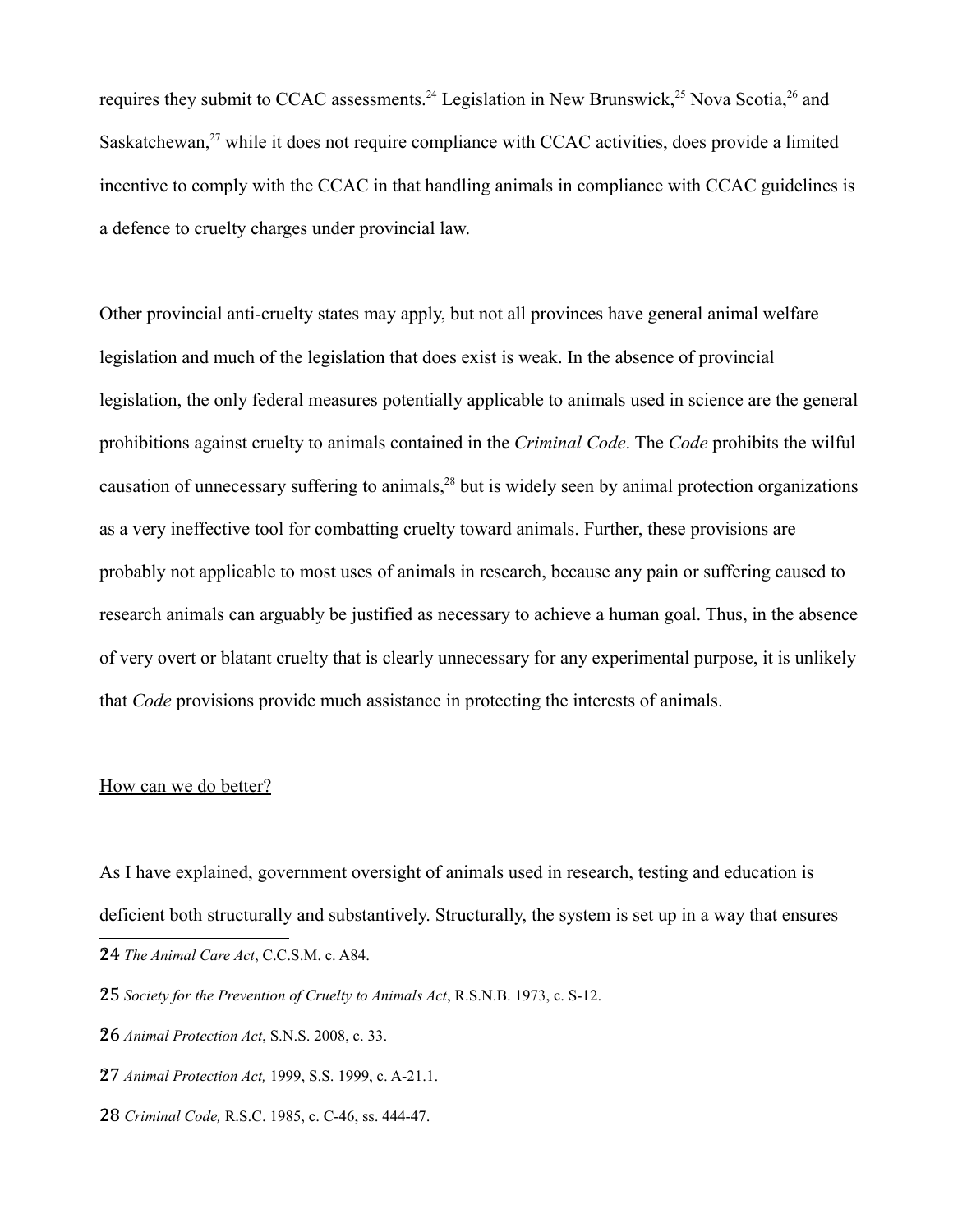coverage varies substantially by province. It is not compulsory, and the internal procedures of the CCAC fall short of what would be required to provide maximum consideration to the interests of the animals it oversees. Substantively, neither the CCAC and provincial law prioritize finding alternatives to animal experimentation nor is there any serious weighing of the costs and benefits of the animal research under consideration. There are a number of measures that could be taken to improve oversight.

First, the federal government and provinces need to cooperate to develop a coordinated approach to regulating animal research in Canada. In principle, there is no reason the CCAC could not act as the oversight body for animal research. The CCAC could continue to set standards and provide compliance oversight, as it does now, provided all provinces make it mandatory that public and private facilities using animals in research, testing and education adhere to CCAC standards and procedures. But for this model to work, a significant degree of coordination and collaboration between federal and provincial governments would be required. It would require provincial governments to amend legislation currently regulating animal research, if it exists. If no statute exists, it would have to be drafted and passed into law.

Assuming provincial coordination can be accomplished, the other key piece of the puzzle is reforming the substance of the CCAC. As detailed above, the CCAC does not provide sufficient protection for animal interests.

To begin, the CCAC must adhere to the principles of openness and transparency. The public should have the ability to inform itself on the details of all animal experimentation undertaken in Canada. The CCAC should publish on its website detailed reports on experimentation undertaken by all laboratories in the country, whether they are public or private. These reports should include the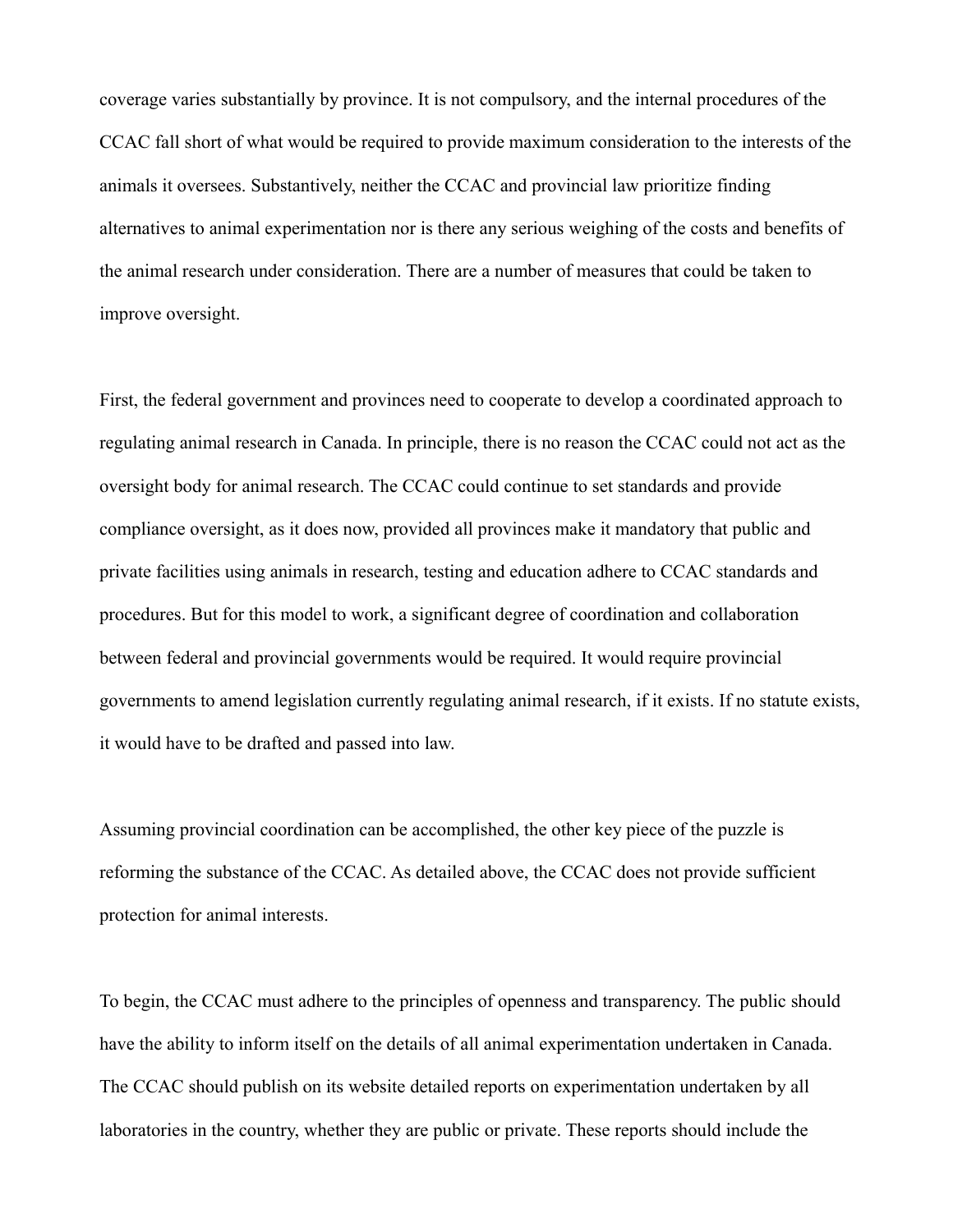numbers of animals used, their source, the specific details of the experiments to which they are subjected.

Private facilities (and likely public facilities, too) will likely object to stringent disclosure requirements on the grounds that experiments are of a confidential nature. Private experimenters, in particular, will claim that publishing details of animal experimentation may reveal trade secrets and damage profitability. They are also likely to argue that publishing details will leave their labs vulnerable to vandalism and other criminal activity from animal rights activists – this is an argument frequently used by those who engage in animal experimentation. The business and intellectual property interests of private corporations should not be allowed to outweigh the public right to access information, given the moral implications of animal experimentation. Similarly, the argument that animal rights "extremists" seek to damage property and personally harass animal experimenters is unfounded and is a matter best left to law enforcement officials.

Substantively, the protocols of the CCAC are in serious need of revision. All of the CCAC member organizations save one – the CFHS – are implicated in animal experimentation. The CCAC needs increased participation from animal welfare groups and other community organizations on its governing body to ensure that the perspective of the public is represented.

The same is true for ACCs, who are responsible for approval and supervision of animal experimentation at their facilities between inspections by CCAC panels. Rather than simply recommend that a community representative or two be included on ACCs, it should be a requirement that a substantial number of ACC members represent community interests. So long as ACC membership comprises overwhelmingly of individuals with vested interest in conducting animal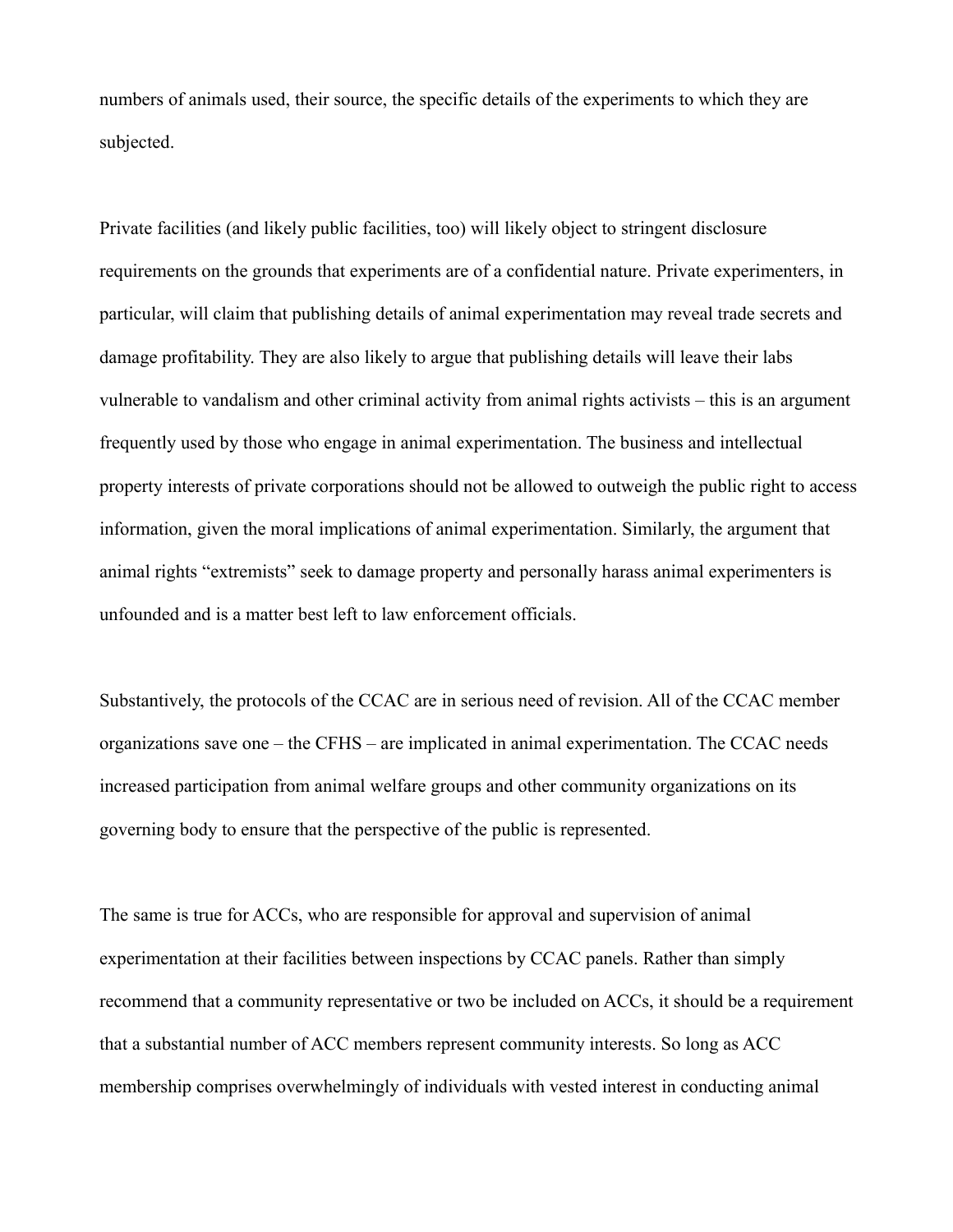experimentation, it will be very difficult to ensure any degree of impartiality with respect to approval and oversight by ACCs.

There should also be more involvement in the approval process by the CCAC to ensure central oversight of project approval. This could reduce the potential for bias in committees dominated by those from an institution where the research and experiments will be conducted. But more importantly, an approval process with central oversight means that an actual assessment of the experimental value and the potential for redundancy can be undertaken. Any project should be vetoed if it is too similar to other research, has questionable value, or if alternatives have not been considered in any more than a superficial way. Under the current regime, there is no central coordination and it is impossible for local ACCs to know whether the proposed research is actually exploring something new and relevant or whether it is redundant. There must be effective tools for screening out useless experiments, and research should not be approved if alternatives are available.

The CCAC inspection process is also in need of serious reform. Presently, facilities are subject to inspections only every three to five years. The length of time between inspections is simply inadequate to ensure compliance. The process is further undermined by the fact that animal experimenters know well in advance when CCAC panels will visit for inspections. This gives a lab adequate time to present the best possible view of its activities to the inspection panel. It is an apparent anomaly to have an inspection schedule known in advance. Other inspections, such as fire inspections and health and safety inspections are always unannounced, to ensure facilities are not able to hide any questionable activities in advance. To be most effective, inspections must be much more frequent, they must be random, and labs must not know about visits beforehand.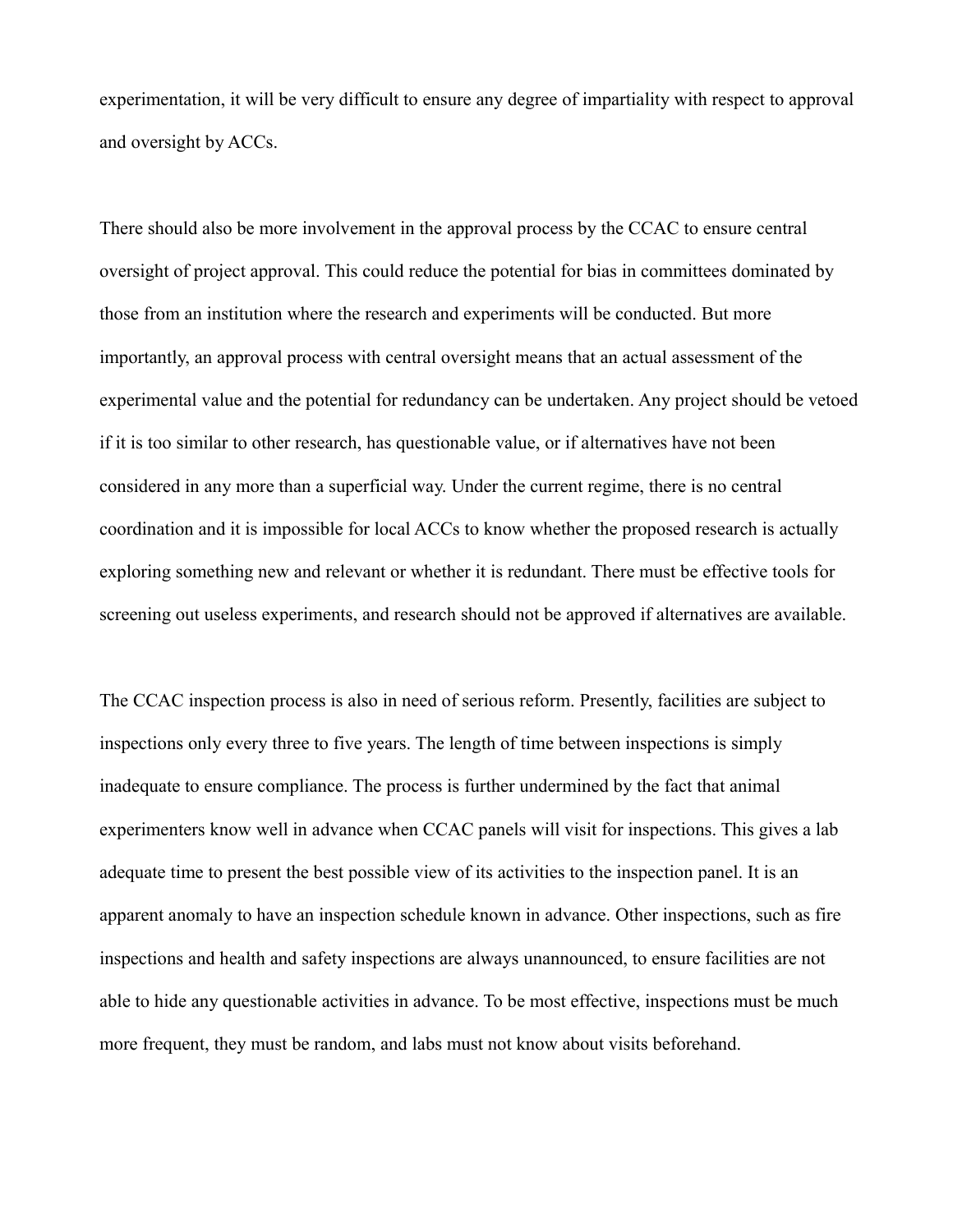It is also essential that inspectors have the power to propose immediate changes to research design upon visiting a lab. The length of time it currently takes for changes to be suggested and made following inspection visits is unreasonable.

There must also be strong sanctions for non-compliance with CCAC procedures. Because of the extreme secrecy surrounding all CCAC operations, it is unknown how many annual violations are found by CCAC panels. This information should be available, of course, but it is also crucial that substantial penalties be imposed for keeping animals in improper conditions and conducting experiments that do not comply with the experimental design as approved by ACC. Presently, the only sanction available is the threat that federal research funding might be cut off. This threat is becoming decreasingly significant to researchers, particularly in light of the fact that more and more of them are receiving private funding for projects. The benefit of approval by the CCAC appears minimal for private actors. It is essential that strong monetary sanctions be imposed anytime violations are detected.

## **Conclusion**

Using animals in research, testing and education raises serious ethical issues, but Canada has not yet given due consideration to these concerns. The current, largely voluntary regime governing the use of animals in research falls woefully short of what is required to ensure animals are given maximal protection. There are good ethical and scientific reasons to consider ending the use animal in research altogether, and this is a conversation that should be had. But until society reaches this point, we must give more consideration to animals' interests.